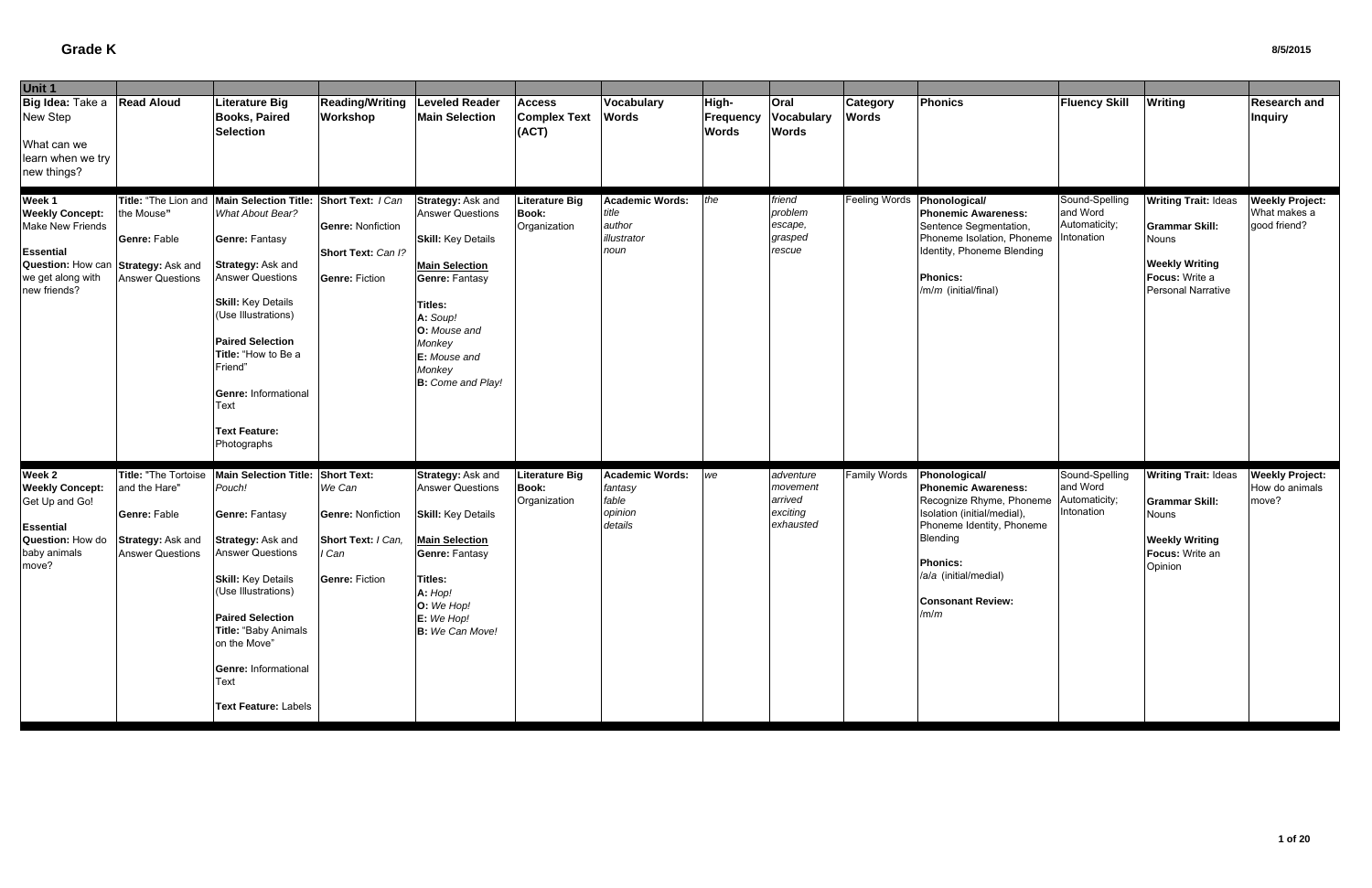| Week 3                         | Title: "A Feast of      | Main Selection Title: Short Text: Sam |                          | Strategy: Ask and           | <b>Literature Big</b> | <b>Academic Words:</b> | see | explore,       | Sensory Words <b>Phonological/</b> |                                | Sound-Spelling | <b>Writing Trait: Ideas</b> | <b>Weekly Project:</b> |
|--------------------------------|-------------------------|---------------------------------------|--------------------------|-----------------------------|-----------------------|------------------------|-----|----------------|------------------------------------|--------------------------------|----------------|-----------------------------|------------------------|
| <b>Weekly Concept:</b>         | the Senses"             | Senses at the                         | Can                      | <b>Answer Questions</b>     | <b>Book:</b>          | informational text,    |     | senses, feast, |                                    | <b>Phonemic Awareness:</b>     | and Word       |                             | What can we learn      |
| Use Your Senses                |                         | Seashore                              |                          |                             | Organization          | observation, poetry    |     | finished,      |                                    | Onset and Rime Blending,       | Automaticity;  | <b>IGrammar Skill:</b>      | by using our           |
|                                | Genre:                  |                                       | <b>Genre: Fiction</b>    | <b>Skill: Key Details</b>   |                       |                        |     | kneads         |                                    | Phoneme Isolation (initial),   | Phrasing       | Nouns                       | senses?                |
| <b>Essential</b>               | Informational Text      | Genre: Informational                  |                          |                             |                       |                        |     |                |                                    | Phoneme Blending, Phoneme      |                |                             |                        |
| Question: How can              |                         | Text                                  | Short Text: I Can        | <b>Main Selection</b>       |                       |                        |     |                |                                    | Categorization                 |                | <b>Weekly Writing</b>       |                        |
|                                |                         |                                       | <b>See</b>               | <b>Genre: Informational</b> |                       |                        |     |                |                                    |                                |                | Focus: Make a               |                        |
| your senses help<br>you learn? | Strategy: Ask and       | <b>Strategy: Ask and</b>              |                          |                             |                       |                        |     |                |                                    | <b>Phonics:</b> /s/s (initial) |                | Picture Web                 |                        |
|                                | <b>Answer Questions</b> | <b>Answer Questions</b>               |                          | Text                        |                       |                        |     |                |                                    |                                |                |                             |                        |
|                                |                         |                                       | <b>Genre: Nonfiction</b> |                             |                       |                        |     |                |                                    | <b>Consonant/Vowel Review:</b> |                |                             |                        |
|                                |                         |                                       |                          | Titles:                     |                       |                        |     |                |                                    | $/$ a/a, $/m/m$                |                |                             |                        |
|                                |                         | <b>Skill: Key Details</b>             |                          | A: The Beach                |                       |                        |     |                |                                    |                                |                |                             |                        |
|                                |                         | (Use Photos)                          |                          | <b>O:</b> At School         |                       |                        |     |                |                                    |                                |                |                             |                        |
|                                |                         |                                       |                          | E: At School                |                       |                        |     |                |                                    |                                |                |                             |                        |
|                                |                         | <b>Paired Selection</b>               |                          | <b>B:</b> See It Grow!      |                       |                        |     |                |                                    |                                |                |                             |                        |
|                                |                         | Titles: "I Smell                      |                          |                             |                       |                        |     |                |                                    |                                |                |                             |                        |
|                                |                         | Springtime," "Taste of                |                          |                             |                       |                        |     |                |                                    |                                |                |                             |                        |
|                                |                         | Purple," "Rain"                       |                          |                             |                       |                        |     |                |                                    |                                |                |                             |                        |
|                                |                         |                                       |                          |                             |                       |                        |     |                |                                    |                                |                |                             |                        |
|                                |                         | <b>Genre: Poetry</b>                  |                          |                             |                       |                        |     |                |                                    |                                |                |                             |                        |
|                                |                         |                                       |                          |                             |                       |                        |     |                |                                    |                                |                |                             |                        |
|                                |                         |                                       |                          |                             |                       |                        |     |                |                                    |                                |                |                             |                        |
|                                |                         | <b>Literary Element:</b>              |                          |                             |                       |                        |     |                |                                    |                                |                |                             |                        |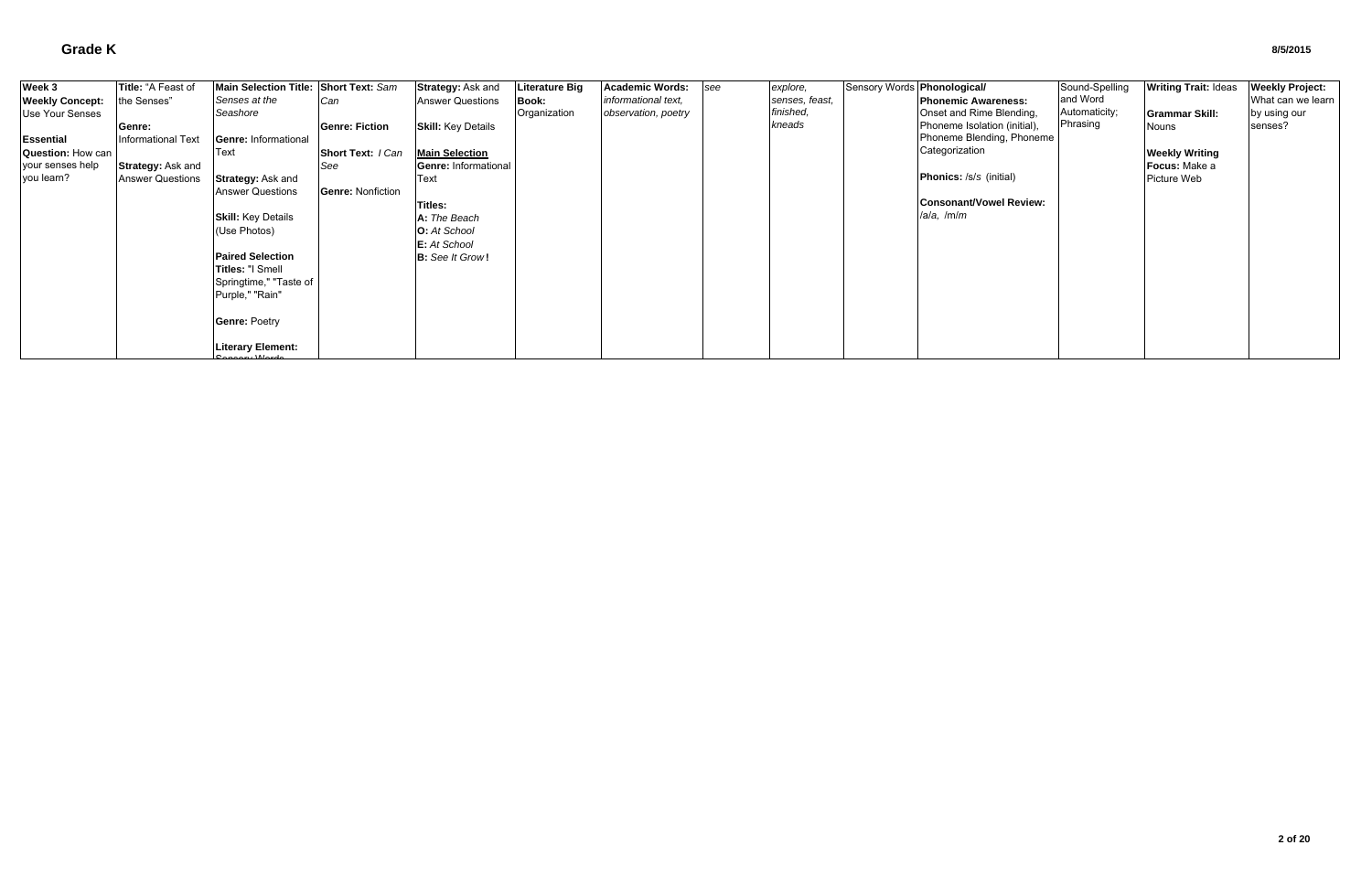| Unit 2                                                                                                                                                 |                                                                                                |                                                                                                                                                                                                                                                                                                                                          |                                                                                                      |                                                                                                                                                                                                                                               |                                                                 |                                                                     |                                    |                                                     |                                 |                                                                                                                                                                                                                                                              |                                                           |                                                                                                                                          |                                                             |
|--------------------------------------------------------------------------------------------------------------------------------------------------------|------------------------------------------------------------------------------------------------|------------------------------------------------------------------------------------------------------------------------------------------------------------------------------------------------------------------------------------------------------------------------------------------------------------------------------------------|------------------------------------------------------------------------------------------------------|-----------------------------------------------------------------------------------------------------------------------------------------------------------------------------------------------------------------------------------------------|-----------------------------------------------------------------|---------------------------------------------------------------------|------------------------------------|-----------------------------------------------------|---------------------------------|--------------------------------------------------------------------------------------------------------------------------------------------------------------------------------------------------------------------------------------------------------------|-----------------------------------------------------------|------------------------------------------------------------------------------------------------------------------------------------------|-------------------------------------------------------------|
| Big Idea: Let's<br>Explore<br>What can you find<br>out when you<br>explore?                                                                            | <b>Read Aloud</b>                                                                              | Literature Big<br><b>Books, Paired</b><br><b>Selection</b>                                                                                                                                                                                                                                                                               | <b>Reading/Writing</b><br>Workshop                                                                   | <b>Leveled Reader</b><br><b>Main Selection</b>                                                                                                                                                                                                | <b>Access</b><br><b>Complex Text</b><br>(ACT)                   | Vocabulary<br><b>Words</b>                                          | High-<br>Frequency<br><b>Words</b> | <b>Oral</b><br>Vocabulary<br><b>Words</b>           | <b>Category</b><br><b>Words</b> | <b>Phonics</b>                                                                                                                                                                                                                                               | <b>Fluency Skill</b>                                      | <b>Writing</b>                                                                                                                           | <b>Research and</b><br><b>Inquiry</b>                       |
| Week 1<br><b>Weekly Concept:</b><br>Tools We Use<br><b>Essential</b><br>Question: How do<br>tools help us to<br>explore?                               | Title: "Timimoto"<br>Genre: Tale<br><b>Strategy: Ask and</b><br><b>Answer Questions</b>        | Main Selection Title: Short Text: "Pam<br>The Handiest Things<br>in the World<br>Genre: Informational<br>Text<br>Strategy: Ask and<br><b>Answer Questions</b><br><b>Skill:</b> Key Details<br>(Use Photos)<br><b>Paired Selection</b><br>Title: "Discover with<br>Tools"<br>Genre:<br><b>Informational Text</b>                          | Can See"<br><b>Genre: Fiction</b><br><b>Short Text: "We</b><br>Can See!"<br><b>Genre: Nonfiction</b> | Strategy: Ask and<br><b>Answer Questions</b><br><b>Skill:</b> Key Details<br><b>Main Selection</b><br>Genre:<br><b>Informational Text</b><br><b>Titles:</b><br>A: We Need Tools<br>O: A Trip<br>$E: A$ Trip<br><b>B:</b> What Can You<br>See? | <b>Literature Big</b><br><b>Book:</b><br>Connection of<br>Ideas | <b>Academic Words:</b><br>photographs<br>sentence<br>verb           |                                    | tools<br>discover<br>defeated<br>fetch<br>rumble    | Color Words                     | Phonological/<br><b>Phonemic Awareness:</b><br>Recognize Alliteration,<br>Phoneme Isolation, Phoneme Phrasing<br>Categorization, Phoneme<br>Blending<br>Phonics: /p/p (initial/final)<br>Consonant/Vowel Review:<br>/a/a, /m/m,/s/s                          | Sound-Spelling<br>and Word<br>Automaticity;               | <b>Writing Trait: Ideas</b><br><b>Grammar Skill:</b><br>Verbs<br><b>Weekly Writing</b><br>Focus: Write an<br><b>Explanatory Sentence</b> | <b>Weekly Project:</b><br>In what ways are<br>tools useful? |
| Week 2<br><b>Weekly Concept:</b><br>Shapes All Around<br>Us<br>Essential<br><b>Question: What</b><br>shapes do you see Answer Questions<br>around you? | Title: "Kites in<br>Flight"<br>Genre:<br><b>Informational Text</b><br><b>Strategy: Ask and</b> | <b>Text Feature:</b><br>Main Selection Title: Short Text: "We<br>Shapes All Around<br>Genre:<br>Informational Text<br>Strategy: Ask and<br><b>Answer Questions</b><br><b>Skill: Key Details</b><br>(Use Photos)<br><b>Paired Selection</b><br>Title: "Find the<br>Shapes"<br>Genre:<br>Informational Text<br>Text Feature: Bold<br>Print | Like Tam!"<br><b>Genre: Fiction</b><br>Short Text: "I Like<br>Sam"<br><b>Genre: Nonfiction</b>       | Strategy: Ask and<br><b>Answer Questions</b><br><b>Skill: Key Details</b><br><b>Main Selection</b><br>Genre:<br>Informational Text<br><b>Titles:</b><br>A: Shapes!<br>O: Play with Shapes!<br>E: Play with Shapes!<br><b>B:</b> Use a Shape!  | <b>Literature Big</b><br><b>Book:</b><br>Connection of<br>Ideas | <b>Academic Words:</b><br>rectangle<br>circle<br>square<br>triangle | like                               | materials<br>nature<br>decoration<br>games<br>world | Shape Words                     | <b>Phonological/</b><br><b>Phonemic Awareness:</b><br>Onset and Rime Blending,<br>Phoneme Isolation<br>(initial/final), Phoneme<br>Blending, Phoneme<br>Categorization<br>Phonics: /t/t (initial/final)<br>Consonant/Vowel Review:<br>/a/a, /m/m, /p/p, /s/s | Sound-Spelling<br>and Word<br>Automaticity;<br>Expression | <b>Writing Trait: Ideas</b><br><b>Grammar Skill:</b><br>Verbs<br><b>Weekly Writing</b><br>Focus: Make a<br><b>Shape Poster</b>           | <b>Weekly Project:</b><br>Where can you<br>find shapes?     |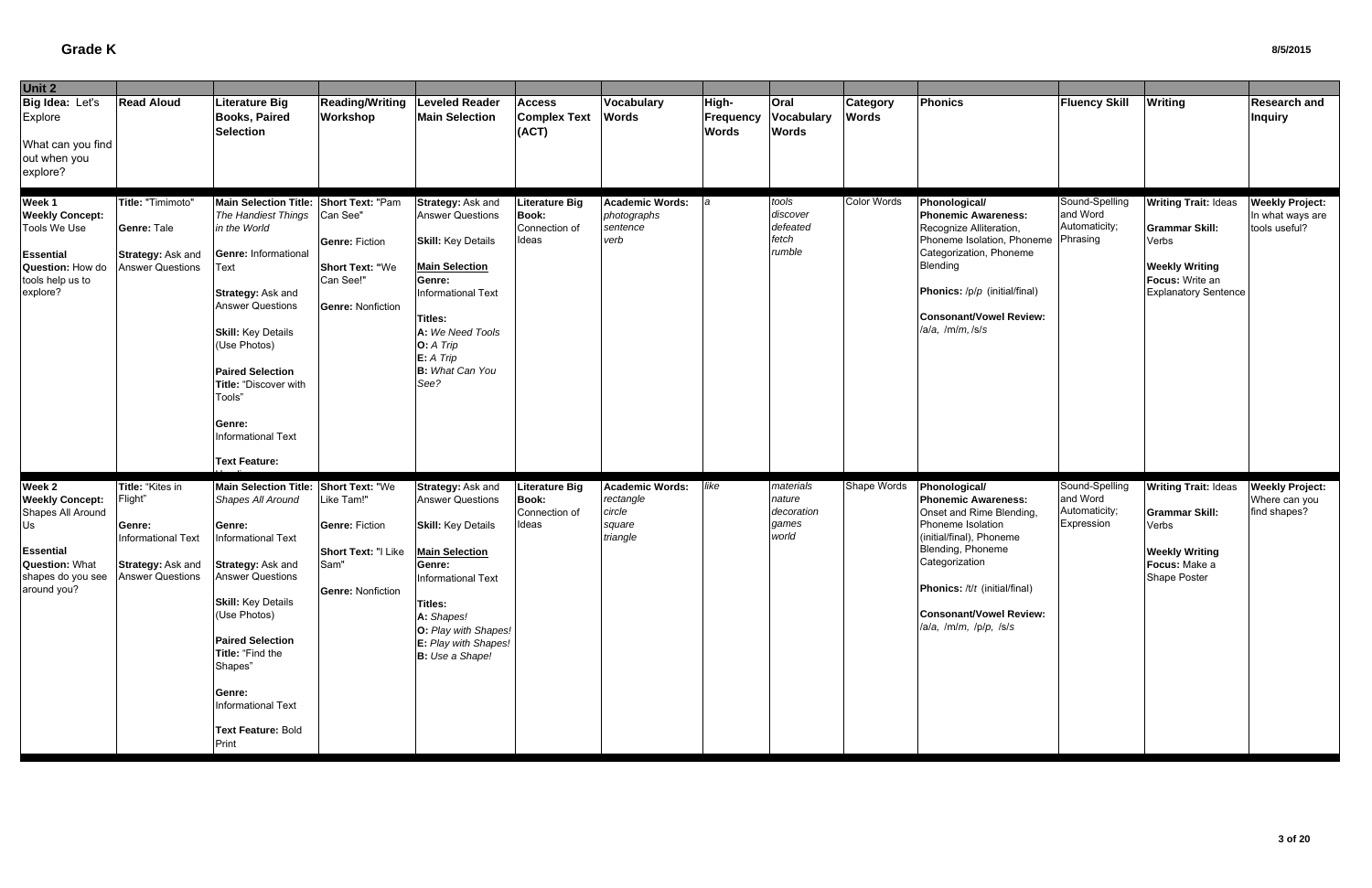| Week 3                 | Title: "From            | Main Selection Title: Short Text: "Pat" |                          | Strategy: Ask and         | Literature Big        | <b>Academic Words:</b> | the  | curious  | Movement | Phonological/              | Sound-Spelling | <b>Writing Trait: Ideas</b> | <b>Weekly Project:</b> |
|------------------------|-------------------------|-----------------------------------------|--------------------------|---------------------------|-----------------------|------------------------|------|----------|----------|----------------------------|----------------|-----------------------------|------------------------|
| <b>Weekly Concept:</b> | Caterpillar to          | I Love Bugs!                            |                          | <b>Answer Questions</b>   | <b>Book: Specific</b> | caption                |      | observe  | Words    | <b>Phonemic Awareness:</b> | and Word       |                             | What do bugs do        |
| World of Bugs          | Butterfly"              |                                         | Genre: Fiction           |                           | Vocabualry            | word web               | see  | attaches |          | Count and Pronounce        | Automaticity;  | <b>IGrammar Skill:</b>      | in their               |
|                        |                         | <b>Genre: Fiction</b>                   |                          | <b>Skill:</b> Key Details |                       | sort                   | we   | process  |          | Syllables, Phoneme         | Expression;    | Verbs                       | environments?          |
| <b>Essential</b>       | Genre:                  |                                         | <b>Short Text: "Tap!</b> |                           |                       |                        | like | slender  |          | Segmentation, Phoneme      | Intonation     |                             |                        |
| <b>Question: What</b>  | Informational Text      | <b>Strategy: Ask and</b>                | Tap! Tap!                | <b>Main Selection</b>     |                       |                        |      |          |          | <b>Blending</b>            |                | <b>Weekly Writing</b>       |                        |
| kind of bugs do you    |                         | <b>Answer Questions</b>                 |                          | <b>Genre: Fiction</b>     |                       |                        |      |          |          |                            |                | <b>Focus: Write a Story</b> |                        |
| know about?            | Strategy: Ask and       |                                         | <b>Genre: Nonfiction</b> |                           |                       |                        |      |          |          | Phonics: /m/m, /a/a, /s/s, |                | Sentence                    |                        |
|                        | <b>Answer Questions</b> | <b>Skill:</b> Key Details               |                          | Titles:                   |                       |                        |      |          |          | /p/p, /t/t                 |                |                             |                        |
|                        |                         | (Use Illustrations)                     |                          | A: We Like Bugs!          |                       |                        |      |          |          |                            |                |                             |                        |
|                        |                         |                                         |                          | O: The Bugs Run           |                       |                        |      |          |          |                            |                |                             |                        |
|                        |                         | <b>Paired Selection</b>                 |                          | E: The Bugs Run           |                       |                        |      |          |          |                            |                |                             |                        |
|                        |                         | Title: "Bugs All                        |                          | <b>B:</b> I See a Bug!    |                       |                        |      |          |          |                            |                |                             |                        |
|                        |                         | Around"                                 |                          |                           |                       |                        |      |          |          |                            |                |                             |                        |
|                        |                         | Genre:                                  |                          |                           |                       |                        |      |          |          |                            |                |                             |                        |
|                        |                         | Informational Text                      |                          |                           |                       |                        |      |          |          |                            |                |                             |                        |
|                        |                         |                                         |                          |                           |                       |                        |      |          |          |                            |                |                             |                        |
|                        |                         | <b>Text Feature:</b>                    |                          |                           |                       |                        |      |          |          |                            |                |                             |                        |
|                        |                         | Captions                                |                          |                           |                       |                        |      |          |          |                            |                |                             |                        |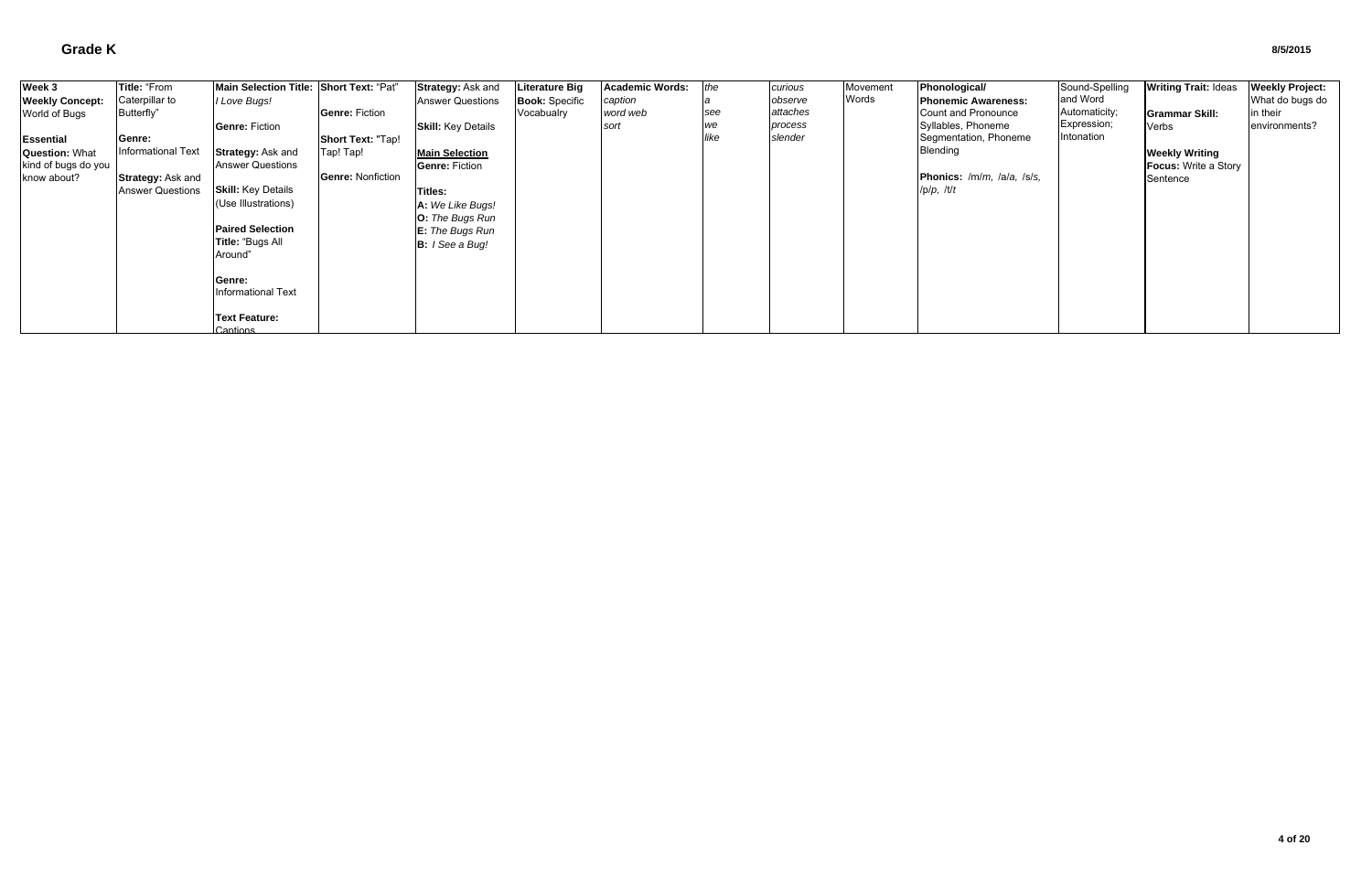| Unit 3                                                                                                                                                 |                                                                    |                                                                                                                                                                                                                                                                                                                                        |                                                                                                            |                                                                                                                                                                                                              |                                                                                  |                                                                         |                                    |                                                     |                                 |                                                                                                                                                                                                                                                                                                  |                                                           |                                                                                                                                                       |                                                                            |
|--------------------------------------------------------------------------------------------------------------------------------------------------------|--------------------------------------------------------------------|----------------------------------------------------------------------------------------------------------------------------------------------------------------------------------------------------------------------------------------------------------------------------------------------------------------------------------------|------------------------------------------------------------------------------------------------------------|--------------------------------------------------------------------------------------------------------------------------------------------------------------------------------------------------------------|----------------------------------------------------------------------------------|-------------------------------------------------------------------------|------------------------------------|-----------------------------------------------------|---------------------------------|--------------------------------------------------------------------------------------------------------------------------------------------------------------------------------------------------------------------------------------------------------------------------------------------------|-----------------------------------------------------------|-------------------------------------------------------------------------------------------------------------------------------------------------------|----------------------------------------------------------------------------|
| Big Idea: Going<br>Places<br>What can you<br>learn by going to<br>different places?                                                                    | <b>Read Aloud</b>                                                  | <b>Literature Big</b><br><b>Books, Paired</b><br><b>Selection</b>                                                                                                                                                                                                                                                                      | <b>Reading/Writing</b><br>Workshop                                                                         | <b>Leveled Reader</b><br><b>Main Selection</b>                                                                                                                                                               | <b>Access</b><br><b>Complex Text</b><br>(ACT)                                    | Vocabulary<br><b>Words</b>                                              | High-<br>Frequency<br><b>Words</b> | <b>Oral</b><br><b>Vocabulary</b><br><b>Words</b>    | <b>Category</b><br><b>Words</b> | <b>Phonics</b>                                                                                                                                                                                                                                                                                   | <b>Fluency Skill</b>                                      | <b>Writing</b>                                                                                                                                        | Research and<br><b>Inquiry</b>                                             |
| Week 1<br><b>Weekly Concept:</b><br>Rules to Go By<br><b>Essential</b><br><b>Question: What</b><br>rules do we follow in<br>different places?          | Cried Wolf"<br><b>Genre: Fable</b><br><b>Strategy: Visualize</b>   | Title: "The Boy Who Main Selection Title: Short Text: "Can I<br>How Do Dinosaurs<br>Go to School?<br><b>Genre: Fantasy</b><br><b>Strategy: Visualize</b><br><b>Skill:</b> Key Details<br>(Use Illustrations)<br><b>Paired Selection</b><br>Title: "Be Safe"<br><b>Genre: Informational</b><br>Text<br><b>Text Feature: Lists</b>       | Pat It?"<br><b>Genre: Nonfiction</b><br><b>Short Text: "Tim</b><br>Can Tip It"<br><b>Genre: Nonfiction</b> | <b>Strategy: Visualize</b><br><b>Skill:</b> Key Details<br><b>Main Selection</b><br><b>Genre: Fantasy</b><br><b>Titles:</b><br>A: We Run<br>O: Go, Nat!<br>E: Go, Nat!<br><b>B:</b> The Birdhouse            | <b>Literature Big</b><br><b>Book:</b><br>Organization;<br>Connection of<br>Ideas | <b>Academic Words:</b><br>visualize<br>punctuation<br>retell<br>predict | to                                 | rules<br>cooperate<br>guard<br>prank<br>responsible | Movement<br>Words               | Phonological/<br><b>Phonemic Awareness:</b><br>Recognize Rhyme, Phoneme<br>Isolation (initial/medial),<br>Phoneme Blending, Phoneme<br>Categorization<br>Phonics: /i/i (medial)<br>Consonant/Vowel Review:<br>/a/a, /m/m, /p/p, /s/s, /t/t                                                       | Sound-Spelling<br>and Word<br>Automaticity;<br>Intonation | <b>Writing Trait:</b><br>Sentence Fluency<br><b>Grammar Skill:</b><br>Sentences<br><b>Weekly Writing</b><br>Focus: Write a<br>Sentence                | <b>Weekly Project:</b><br>What rules do we<br>need to follow at<br>school? |
| Week 2<br><b>Weekly Concept:</b><br>Sounds Around Us<br><b>Essential</b><br>Question: What are Strategy: Visualize<br>the different sounds<br>we hear? | <b>Title: "The Turtle</b><br>and the Flute"<br><b>Genre: Fable</b> | Main Selection Title: Short Text: "Nat<br>Clang! Clang! Beep!<br>Beep! Listen to the<br>City<br><b>Genre: Fiction</b><br><b>Strategy: Visualize</b><br><b>Skill:</b> Key Details<br>(Use Illustrations)<br><b>Paired Selection</b><br>Title: "Sounds Are<br>Everywhere"<br>Genre:<br><b>Informational Text</b><br><b>Text Feature:</b> | and Tip"<br><b>Genre: Fiction</b><br><b>Short Text: "Tim</b><br>and Nan"<br><b>Genre: Nonfiction</b>       | <b>Strategy: Visualize</b><br><b>Skill: Key Details</b><br><b>Main Selection</b><br><b>Genre: Fiction</b><br><b>Titles:</b><br>A: City Sounds<br>O: Farm Sounds<br>E: Farm Sounds<br><b>B:</b> A Noisy Night | <b>Literature Big</b><br><b>Book:</b><br>Connection of<br>Ideas                  | <b>Academic Words:</b><br>events<br>period<br>vocabulary                | and                                | listen<br>volume<br>chat<br>exclaimed<br>familiar   | Sound Words                     | Phonological/<br><b>Phonemic Awareness:</b><br>Onset and Rime Blending,<br>Phoneme Identity, Phonem<br>Blending, Phoneme<br>Segmentation<br>Phonics: /n/n (initial/final)<br>Consonant/Vowel Review:<br>/a/a, /i/i, /m/m, /p/p, /s/s, /t/t<br><b>Extend:</b> final double letters,<br>$-ss, -tt$ | Sound-Spelling<br>and Word<br>Automaticity;<br>Intonation | <b>Writing Trait: Ideas</b><br><b>Grammar Skill:</b><br>Sentences<br><b>Weekly Writing</b><br>Focus: Write a<br><b>Personal Narrative</b><br>Sentence | <b>Weekly Project:</b><br>What sounds do<br>we hear at school?             |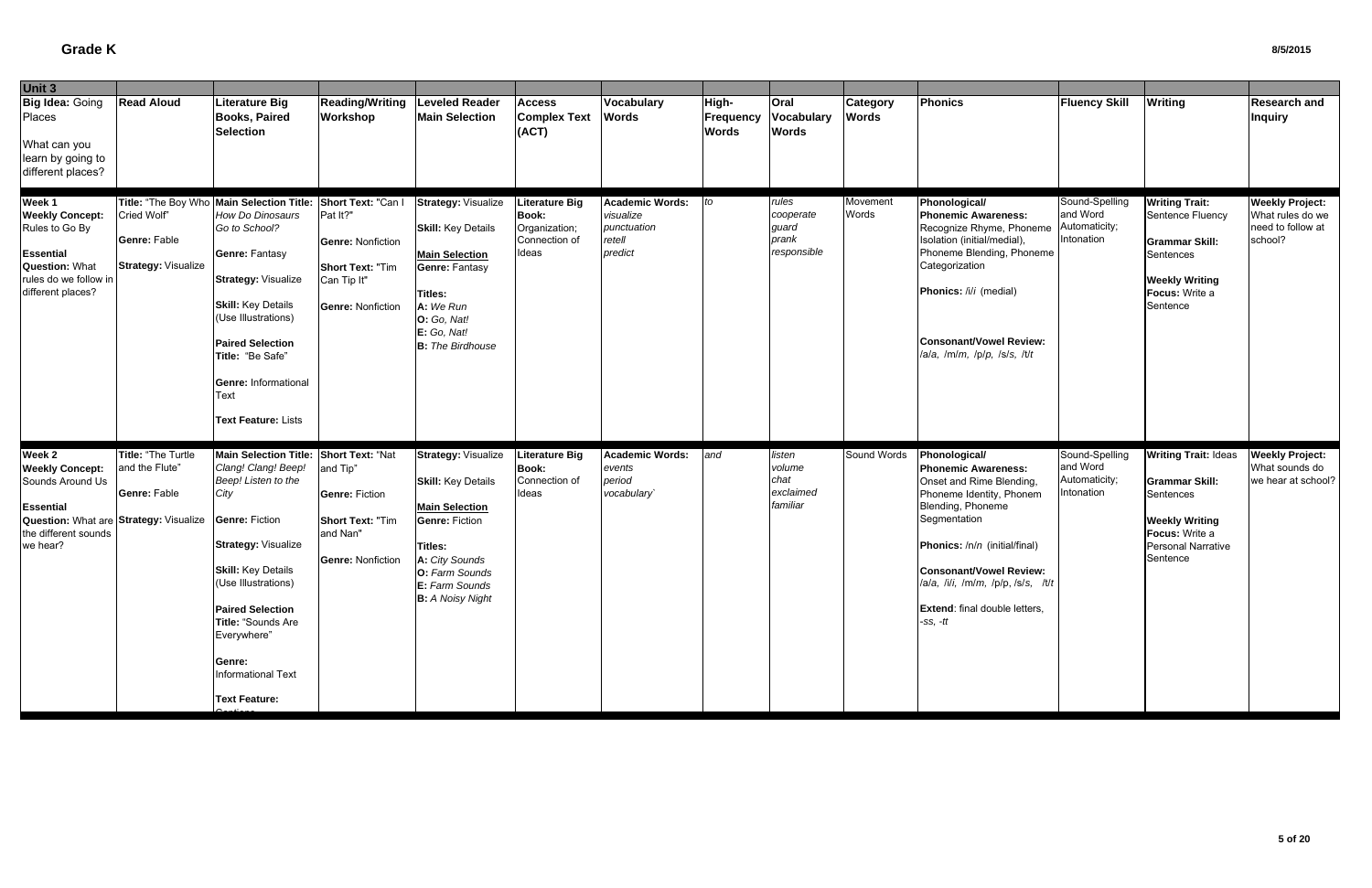| Week 3                 | Title: "Field Trips"       | Main Selection Title: Short Text: "We Go Strategy: Visualize |                          |                           | <b>Literature Big</b> | <b>Academic Words:</b> | go | local        | Sequence | Phonological/                        | Sound-Spelling | <b>Writing Trait:</b>   | <b>Weekly Project:</b> |
|------------------------|----------------------------|--------------------------------------------------------------|--------------------------|---------------------------|-----------------------|------------------------|----|--------------|----------|--------------------------------------|----------------|-------------------------|------------------------|
| <b>Weekly Concept:</b> |                            | Please Take Me for a to See Nan"                             |                          |                           | <b>Book: Sentence</b> | characters             |    | routine      | Words    | <b>IPhonemic Awareness:</b>          | and Word       | Sentence Fluency        | What places do         |
| The Places We Go       | Genre:                     | Walk                                                         |                          | <b>Skill:</b> Character,  | Structure;            | setting                |    | neighborhood |          | Count and Pronounce                  | Automaticity;  |                         | you go to during       |
|                        | <b>Informational Text</b>  |                                                              | <b>Genre: Fiction</b>    | Setting, Events           | Organization          | map                    |    | volunteer    |          | Syllables, Phoneme Isolation,        | Expression;    | <b>IGrammar Skill:</b>  | the week? What         |
| <b>Essential</b>       |                            | Genre: Fantasy                                               |                          |                           |                       |                        |    | intelligent  |          | Phoneme Blending, Phoneme Intonation |                | Sentences               | do you do there?       |
| <b>Question: What</b>  | <b>Strategy: Visualize</b> |                                                              | Short Text: "Can         | <b>Main Selection</b>     |                       |                        |    |              |          | Identity, Phoneme                    |                |                         |                        |
| places do you go to    |                            | <b>Strategy: Visualize</b>                                   | We Go?"                  | <b>Genre: Fiction</b>     |                       |                        |    |              |          | Segmentation                         |                | <b>Weekly Writing</b>   |                        |
| during the week?       |                            |                                                              |                          |                           |                       |                        |    |              |          |                                      |                | <b>Focus:</b> Write an  |                        |
|                        |                            | Skill: Character,                                            | <b>Genre: Nonfiction</b> | Titles:                   |                       |                        |    |              |          | <b>Phonics:</b> /k/c (initial)       |                | <b>Opinion Sentence</b> |                        |
|                        |                            | Setting, Events (Use                                         |                          | A: We Can Go              |                       |                        |    |              |          |                                      |                |                         |                        |
|                        |                            | Illustrations)                                               |                          | <b>O:</b> Going by Cab    |                       |                        |    |              |          | <b>Consonant/Vowel Review:</b>       |                |                         |                        |
|                        |                            |                                                              |                          | E: Going by Cab           |                       |                        |    |              |          | a/a, h/li, Im/m, ln/n, lsls,         |                |                         |                        |
|                        |                            | <b>Paired Selection</b>                                      |                          | <b>B:</b> Cal's Busy Week |                       |                        |    |              |          | $I$ p $/p$ , /t $It$                 |                |                         |                        |
|                        |                            | Title: "A                                                    |                          |                           |                       |                        |    |              |          |                                      |                |                         |                        |
|                        |                            | Neighborhood"                                                |                          |                           |                       |                        |    |              |          |                                      |                |                         |                        |
|                        |                            | Genre:                                                       |                          |                           |                       |                        |    |              |          |                                      |                |                         |                        |
|                        |                            | <b>Informational Text</b>                                    |                          |                           |                       |                        |    |              |          |                                      |                |                         |                        |
|                        |                            |                                                              |                          |                           |                       |                        |    |              |          |                                      |                |                         |                        |
|                        |                            | Text Feature: Map                                            |                          |                           |                       |                        |    |              |          |                                      |                |                         |                        |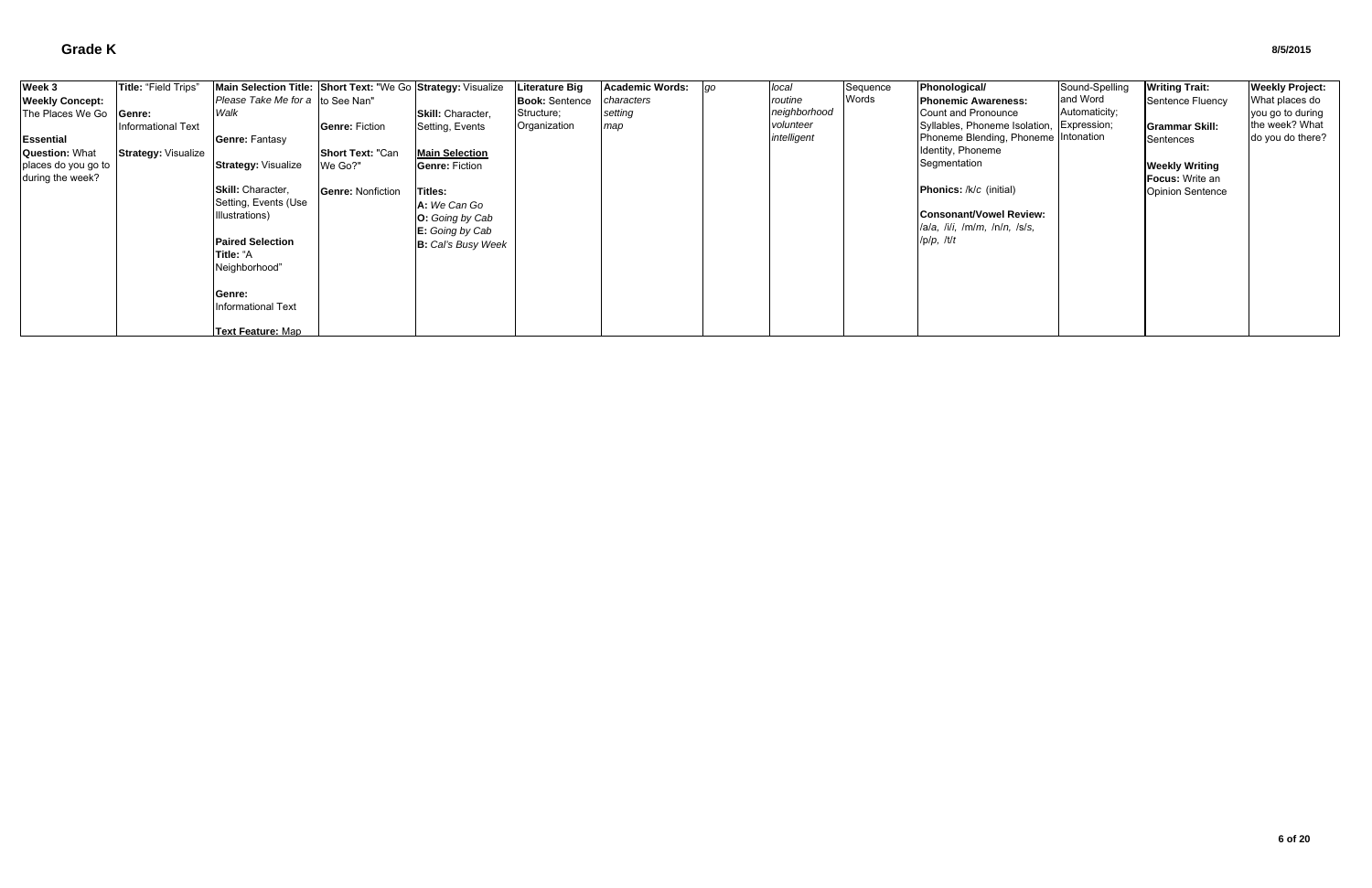| Unit 4                                                                                                                                  |                                                                                                                                                                  |                                                                                                                                                                                                                                                                                                                                                   |                                           |                                                                                                                                                                                                                                                             |                                                                 |                                                                      |                                    |                                                        |                                 |                                                                                                                                                                                                                                                                                                                                        |                                                           |                                                                                                                                              |                                                                                  |
|-----------------------------------------------------------------------------------------------------------------------------------------|------------------------------------------------------------------------------------------------------------------------------------------------------------------|---------------------------------------------------------------------------------------------------------------------------------------------------------------------------------------------------------------------------------------------------------------------------------------------------------------------------------------------------|-------------------------------------------|-------------------------------------------------------------------------------------------------------------------------------------------------------------------------------------------------------------------------------------------------------------|-----------------------------------------------------------------|----------------------------------------------------------------------|------------------------------------|--------------------------------------------------------|---------------------------------|----------------------------------------------------------------------------------------------------------------------------------------------------------------------------------------------------------------------------------------------------------------------------------------------------------------------------------------|-----------------------------------------------------------|----------------------------------------------------------------------------------------------------------------------------------------------|----------------------------------------------------------------------------------|
| Big Idea: Around Read Aloud<br>the Neighborhood<br>What do you know<br>about the people<br>and the places in<br>your<br>neighborhood?   |                                                                                                                                                                  | <b>Literature Big</b><br><b>Books, Paired</b><br><b>Selection</b>                                                                                                                                                                                                                                                                                 | <b>Reading/Writing</b><br><b>Workshop</b> | <b>Leveled Reader</b><br><b>Main Selection</b>                                                                                                                                                                                                              | <b>Access</b><br><b>Complex Text</b><br>(ACT)                   | Vocabulary<br><b>Words</b>                                           | High-<br>Frequency<br><b>Words</b> | Oral<br>Vocabulary<br><b>Words</b>                     | <b>Category</b><br><b>Words</b> | <b>Phonics</b>                                                                                                                                                                                                                                                                                                                         | <b>Fluency Skill</b>                                      | <b>Writing</b>                                                                                                                               | <b>Research and</b><br><b>Inquiry</b>                                            |
| Week 1<br><b>Weekly Concept:</b><br>Time for Work<br><b>Essential Question: Genre: Fable</b><br>What do people use<br>to do their jobs? | Title: "Little Juan<br>and the Cooking<br>Pot"<br>Strategy: Ask and<br><b>Answer Questions</b>                                                                   | Main Selection Title: Short Text: "Tom<br>Whose Shoes? A<br>Shoe for Every Job<br><b>Genre: Informational</b><br>Text<br><b>Strategy: Ask and</b><br><b>Answer Questions</b><br><b>Skill: Key Details</b><br>(Sequence)<br><b>Paired Selection</b><br>Title: "Workers and<br>Their Tools"<br>Genre:<br>Informational Text<br>Text Feature: Labels | on Top!"<br><b>Genre: Nonfiction</b>      | Strategy: Ask and<br><b>Answer Questions</b><br><b>Skill: Key Details</b><br><b>Main Selection</b><br>Genre: Informational<br>Text<br><b>Titles:</b><br>A: You Cook<br>O: On the Job<br>E: On the Job<br>$B:$ The<br>Neighborhood                           | <b>Literature Big</b><br><b>Book:</b><br>Connection of<br>Ideas | <b>Academic Words:</b><br>adjective<br>category<br>revise<br>draft   | you                                | equipment<br>uniform<br>utensils<br>expect<br>remained | Job Words                       | Phonological/<br><b>Phonemic Awareness:</b><br>Onset and Rime<br>Segmentation, Phoneme<br>Isolation (initial), Phoneme<br>Isolation (initial/medial)<br>Phoneme Blending, Phoneme<br>Categorization<br><b>Phonics:</b><br>/o/o (initial/medial)<br><b>Consonant/Vowel Review:</b><br>/a/a, /k/c, /i/i, /m/m, /n/n,<br>/p/p, /s/s, /t/t | Sound-Spelling<br>and Word<br>Automaticity;<br>Intonation | <b>Writing Trait: Ideas</b><br><b>Grammar Skill:</b><br>Adjectives<br><b>Weekly Writing</b><br>Focus: Write a<br><b>Descriptive Sentence</b> | <b>Weekly Project:</b><br>Which tools help<br>workers do their<br>jobs?          |
| Week 2<br><b>Weekly Concept:</b><br>Meet Your<br>Neighbors<br><b>Essential</b><br>your neighbors?                                       | <b>Title: "Cultural</b><br>Festivals"<br>Genre:<br><b>Informational Text</b><br>Question: Who are Strategy: Ask and Strategy: Ask and<br><b>Answer Questions</b> | Main Selection Title: Short Text: "Sid"<br>What Can You Do<br>with a Paleta?<br><b>Genre: Fiction</b><br><b>Answer Questions</b><br>Skill: Character.<br>Setting, Events (Use<br>Illustrations)<br><b>Paired Selection</b><br>Title: "A World<br>Festival"<br>Genre:<br>Informational Text<br><b>Text Feature:</b><br>Environmontal Print         | Genre: Fiction                            | Strategy: Ask and<br><b>Answer Questions</b><br>Skill: Character,<br>Setting, Events<br><b>Main Selection</b><br><b>Genre: Fiction</b><br><b>Titles:</b><br>A: My Neighbors<br>O: Neighborhood<br>Party<br>E: Neighborhood<br>Party<br><b>B:</b> Parade Day | <b>Literature Big</b><br><b>Book: Sentence</b><br>Strucure      | <b>Academic Words:</b><br>research<br>Internet<br>present<br>publish | do                                 | appreciate<br>cultures<br>prefer<br>proud<br>tradition | Food Words                      | Phonological/<br><b>Phonemic Awareness:</b><br>Sentence Segmentation,<br>Phoneme Isolation (initial),<br>Phoneme Blending, Phoneme<br>Segmentation<br>Phonics: /d/d (initial/final)<br><b>Consonant/Vowel Review:</b><br>/a/a, /k/c, /i/i, /m/m, /n/n,<br>lolo, lplp, lsls, ltlt                                                       | Sound-Spelling<br>and Word<br>Automaticity;<br>Expression | <b>Writing Trait: Word</b><br>Choice<br><b>Grammar Skill:</b><br>Adjectives<br><b>Weekly Writing</b><br>Focus: Write a Menu                  | <b>Weekly Project:</b><br>What cultures can<br>be found in your<br>neighborhood? |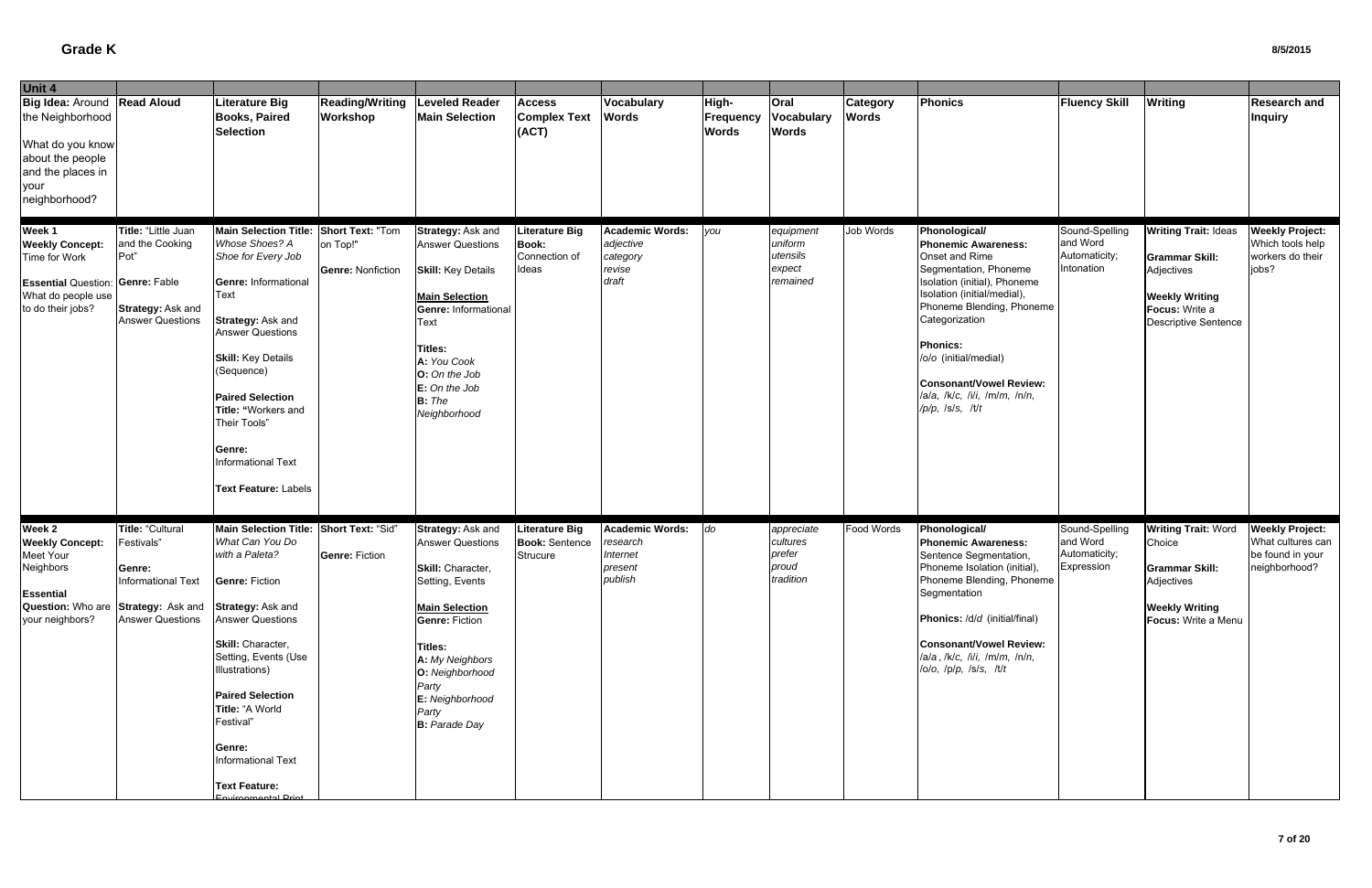| Week 3                               | Title: "The Bundle | Main Selection Title: Short Text: "I Can, |                | Strategy: Ask and           | Literature Big        | <b>Academic Words:</b> | and | community | Position Words <b>Phonological/</b> |                                  | Sound-Spelling | <b>Writing Trait: Word</b> | <b>Weekly Project:</b> |
|--------------------------------------|--------------------|-------------------------------------------|----------------|-----------------------------|-----------------------|------------------------|-----|-----------|-------------------------------------|----------------------------------|----------------|----------------------------|------------------------|
| <b>Weekly Concept:</b>               | of Sticks"         | Roadwork                                  | You Can!       | <b>Answer Questions</b>     | <b>Book: Specific</b> | chart                  |     | improve   |                                     | <b>Phonemic Awareness:</b>       | and Word       | Choice                     | In what ways can       |
| Pitch In                             |                    |                                           |                |                             | Vocabulary            | sequence               |     | confused  |                                     | Recognize Rhyme, Phoneme         | Automaticity;  |                            | we improve our         |
|                                      | Genre: Fable       | Genre:                                    | Genre: Fiction | <b>Skill: Key Details</b>   |                       | blend                  |     | harvest   |                                     | Identity, Phoneme Blending,      | Expression     | <b>Grammar Skill:</b>      | community?             |
| <b>Essential</b>                     |                    | Informational Text                        |                |                             |                       | plot                   | vou | quarrel   |                                     | Phoneme Segmentation             |                | Adjectives                 |                        |
| Question: How can Strategy: Ask and  |                    |                                           |                | <b>Main Selection</b>       |                       |                        |     |           |                                     |                                  |                |                            |                        |
| people help to make Answer Questions |                    | <b>Strategy: Ask and</b>                  |                | <b>Genre: Informational</b> |                       |                        |     |           |                                     | Phonics: /i/i, /n/n, /k/c, /o/o, |                | <b>Weekly Writing</b>      |                        |
| your community                       |                    | <b>Answer Questions</b>                   |                | Text                        |                       |                        |     |           |                                     | /d/d                             |                | <b>Focus:</b> Write an     |                        |
| better?                              |                    |                                           |                |                             |                       |                        |     |           |                                     |                                  |                | <b>Expository Sentence</b> |                        |
|                                      |                    | <b>Skill:</b> Key Details                 |                | <b>Titles:</b>              |                       |                        |     |           |                                     | <b>Consonant/Vowel Review:</b>   |                |                            |                        |
|                                      |                    | (Sequence)                                |                | A: We Clean!                |                       |                        |     |           |                                     | /a/a, /k/c, /d/d, /i/i, /m/m,    |                |                            |                        |
|                                      |                    |                                           |                | <b>O:</b> Can You Fix It?   |                       |                        |     |           |                                     | /n/n, /o/o, /p/p, /s/s, /t/t     |                |                            |                        |
|                                      |                    | <b>Paired Selection</b>                   |                | E: Can You Fix It?          |                       |                        |     |           |                                     |                                  |                |                            |                        |
|                                      |                    | Title: "A Community                       |                | <b>B:</b> Helping Mom       |                       |                        |     |           |                                     |                                  |                |                            |                        |
|                                      |                    | Garden"                                   |                |                             |                       |                        |     |           |                                     |                                  |                |                            |                        |
|                                      |                    |                                           |                |                             |                       |                        |     |           |                                     |                                  |                |                            |                        |
|                                      |                    | <b>Genre:</b>                             |                |                             |                       |                        |     |           |                                     |                                  |                |                            |                        |
|                                      |                    | <b>Informational Text</b>                 |                |                             |                       |                        |     |           |                                     |                                  |                |                            |                        |
|                                      |                    |                                           |                |                             |                       |                        |     |           |                                     |                                  |                |                            |                        |
|                                      |                    | <b>Text Feature:</b>                      |                |                             |                       |                        |     |           |                                     |                                  |                |                            |                        |
|                                      |                    | Cantions                                  |                |                             |                       |                        |     |           |                                     |                                  |                |                            |                        |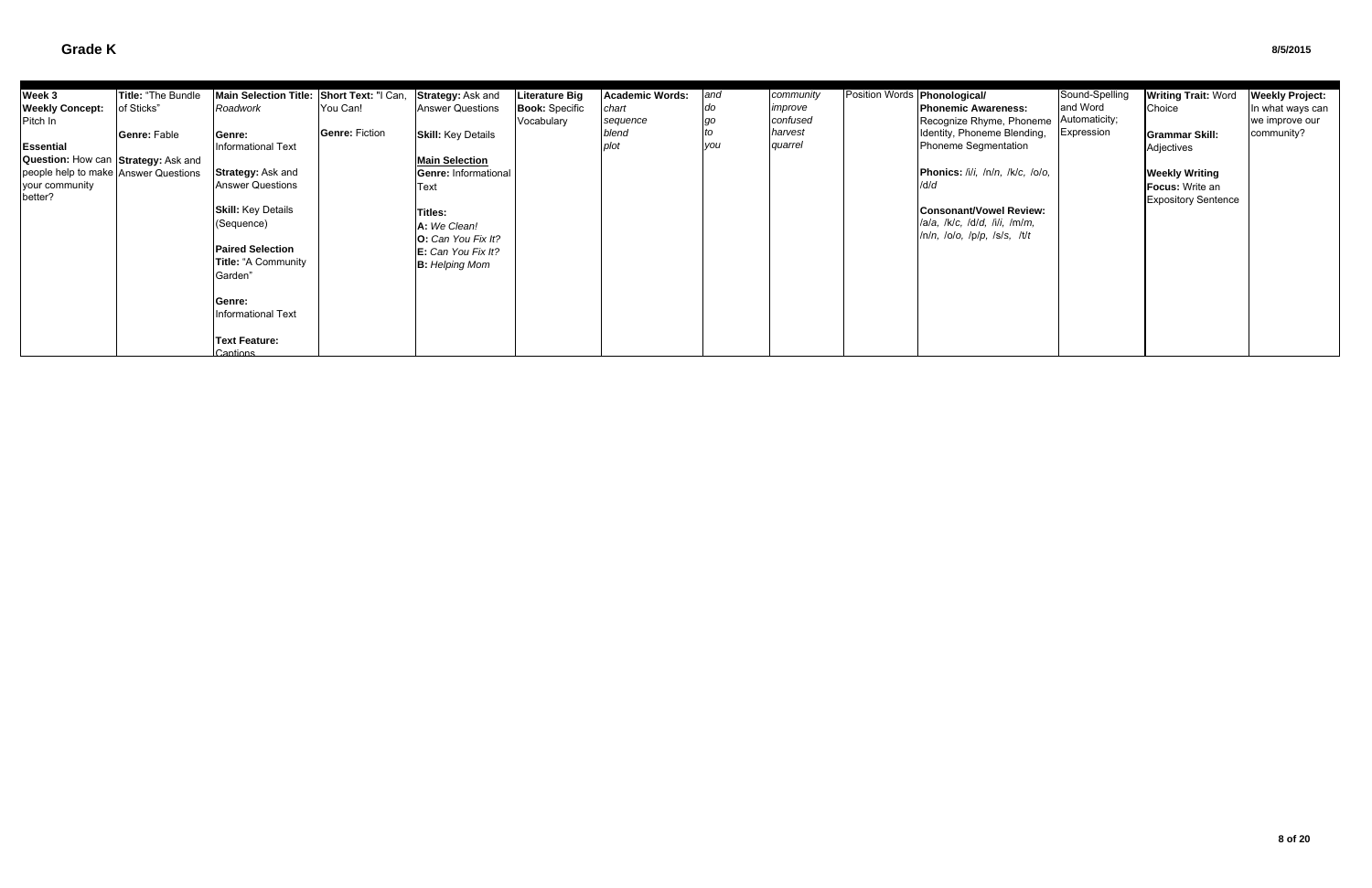| Unit 5                                                                                                                                                 |                                                            |                                                                                                                                                                                                                                                                                                                                           |                                                        |                                                                                                                                                                                                                                  |                                               |                                                                                                                           |                                    |                                                      |                                 |                                                                                                                                                                                                                                                                                                                       |                                                                          |                                                                                                                                                |                                                                   |
|--------------------------------------------------------------------------------------------------------------------------------------------------------|------------------------------------------------------------|-------------------------------------------------------------------------------------------------------------------------------------------------------------------------------------------------------------------------------------------------------------------------------------------------------------------------------------------|--------------------------------------------------------|----------------------------------------------------------------------------------------------------------------------------------------------------------------------------------------------------------------------------------|-----------------------------------------------|---------------------------------------------------------------------------------------------------------------------------|------------------------------------|------------------------------------------------------|---------------------------------|-----------------------------------------------------------------------------------------------------------------------------------------------------------------------------------------------------------------------------------------------------------------------------------------------------------------------|--------------------------------------------------------------------------|------------------------------------------------------------------------------------------------------------------------------------------------|-------------------------------------------------------------------|
| Big Idea:<br>Wonders of<br>Nature<br>What kinds of<br>things can you<br>find growing in<br>nature?                                                     | <b>Read Aloud</b>                                          | Literature Big<br><b>Books, Paired</b><br><b>Selection</b>                                                                                                                                                                                                                                                                                | <b>Reading/Writing</b><br>Workshop                     | <b>Leveled Reader</b><br><b>Main Selection</b>                                                                                                                                                                                   | <b>Access</b><br><b>Complex Text</b><br>(ACT) | Vocabulary<br><b>Words</b>                                                                                                | High-<br>Frequency<br><b>Words</b> | Oral<br>Vocabulary<br><b>Words</b>                   | <b>Category</b><br><b>Words</b> | Phonics                                                                                                                                                                                                                                                                                                               | <b>Fluency Skill</b>                                                     | <b>Writing</b>                                                                                                                                 | <b>Research and</b><br><b>Inquiry</b>                             |
| Week 1<br><b>Weekly Concept:</b><br>How Does Your<br>Garden Grow?<br>Essential<br>Question: What do Strategy: Reread<br>living things need to<br>grow? | Title: "Growing<br>Plants"<br>Genre:<br>Informational Text | <b>Main Selection Title:</b><br>My Garden<br><b>Genre: Fiction</b><br><b>Strategy: Reread</b><br>Skill: Character,<br>Setting, Events (Use<br>Illustrations)<br><b>Paired Selection</b><br>Titles: "Tommy,"<br>"Maytime Magic,"<br>'The Seed," "Garden"<br><b>Genre: Poetry</b><br><b>Literary Element:</b><br>Rhyme and Repetition       | Short Text: "Hop<br>Can Hop!"<br><b>Genre: Fiction</b> | <b>Strategy: Reread</b><br>Skill: Character,<br>Setting, Events<br><b>Main Selection</b><br>Genre: Fantasy<br><b>Titles:</b><br>A: My Garden<br>O: My Garden<br>Grows<br>E: My Garden<br>Grows<br><b>B:</b> The Mystery<br>Seeds | <b>Literature Big</b><br><b>Book: Purpose</b> | Academic Words:<br>pronoun<br>rhyme<br>event<br>beginning<br><b>Vocabulary</b><br><b>Strategy: Plurals</b>                | my                                 | require<br>plant<br>harmful<br>soak<br>crowd         | Size Words                      | Phonological/<br><b>Phonemic Awareness:</b><br>Count and Blend Syllables,<br>Phoneme Isolation, Phoneme<br>Blending, Phoneme<br>Categorization<br>Phonics: /h/h (initial)<br>Consonant/Vowel Review:<br>/a/a, /k/c, /d/d, /i/i, /m/m,<br>/n/n, /o/o, /p/p, /s/s, /t/t<br>Extend: final /z/s                           | Sound-Spelling<br>and Word<br>Automaticity;<br>Expression;<br>Intonation | <b>Writing Trait:</b><br>Organization<br><b>Grammar Skill:</b><br>Pronouns<br><b>Weekly Writing</b><br>Focus: Write a Poem                     | <b>Weekly Project:</b><br>What do plants<br>need to grow?         |
| Week 2<br><b>Weekly Concept:</b><br>Trees<br><b>Essential</b><br>Question: How do Strategy: Reread<br>living things change<br>as they grow?            | Title: "The Pine<br>Tree"<br><b>Genre: Fairy Tale</b>      | Main Selection Title: Short Text: "Ed and Strategy: Reread<br>A Grand Old Tree<br>Genre:<br>Informational Text<br><b>Strategy: Reread</b><br><b>Skill: Main Topic and</b><br><b>Key Details</b><br><b>Paired Selection</b><br>Title: "From a Seed to<br>a Tree"<br>Genre:<br><b>Informational Text</b><br><b>Text Feature:</b><br>Diagram | Ned"<br><b>Genre: Nonfiction</b>                       | Skill: Main Topic and Organization<br><b>Key Details</b><br><b>Main Selection</b><br>Genre: Informational<br>Text<br><b>Titles:</b><br>A: The Tree<br>O: Many Trees<br>E: Many Trees<br><b>B:</b> Our Apple Tree                 | <b>Literature Big</b><br><b>Book:</b>         | Academic Words:<br>fact<br>topic<br>fairy tale<br>diagram<br>Vocabulary<br><b>Strategy:</b><br>Inflectional Ending<br>-ed | are                                | develop<br>amazing<br>content<br>enormous<br>imagine | <b>Tree Parts</b>               | Phonological/<br><b>Phonemic Awareness:</b><br>Onset and Rime Blending,<br>Phoneme Isolation (initial),<br>Phoneme Blending (medial),<br>Phoneme Segmentation<br><b>Phonics:</b><br>/e/e (initial/medial)<br><b>Consonant/Vowel Review:</b><br>/a/a, /k/c, /d/d, /h/h, /i/i,<br>/m/m, /n/n, /o/o, /p/p, /s/s,<br>/t/t | Sound-Spelling<br>and Word<br>Automaticity;<br>Expression                | <b>Writing Trait:</b><br>Organization<br><b>Grammar Skill:</b><br>Pronouns<br><b>Weekly Writing</b><br>Focus: Write an<br>Opinion About a Book | <b>Weekly Project:</b><br>How do trees<br>change as they<br>grow? |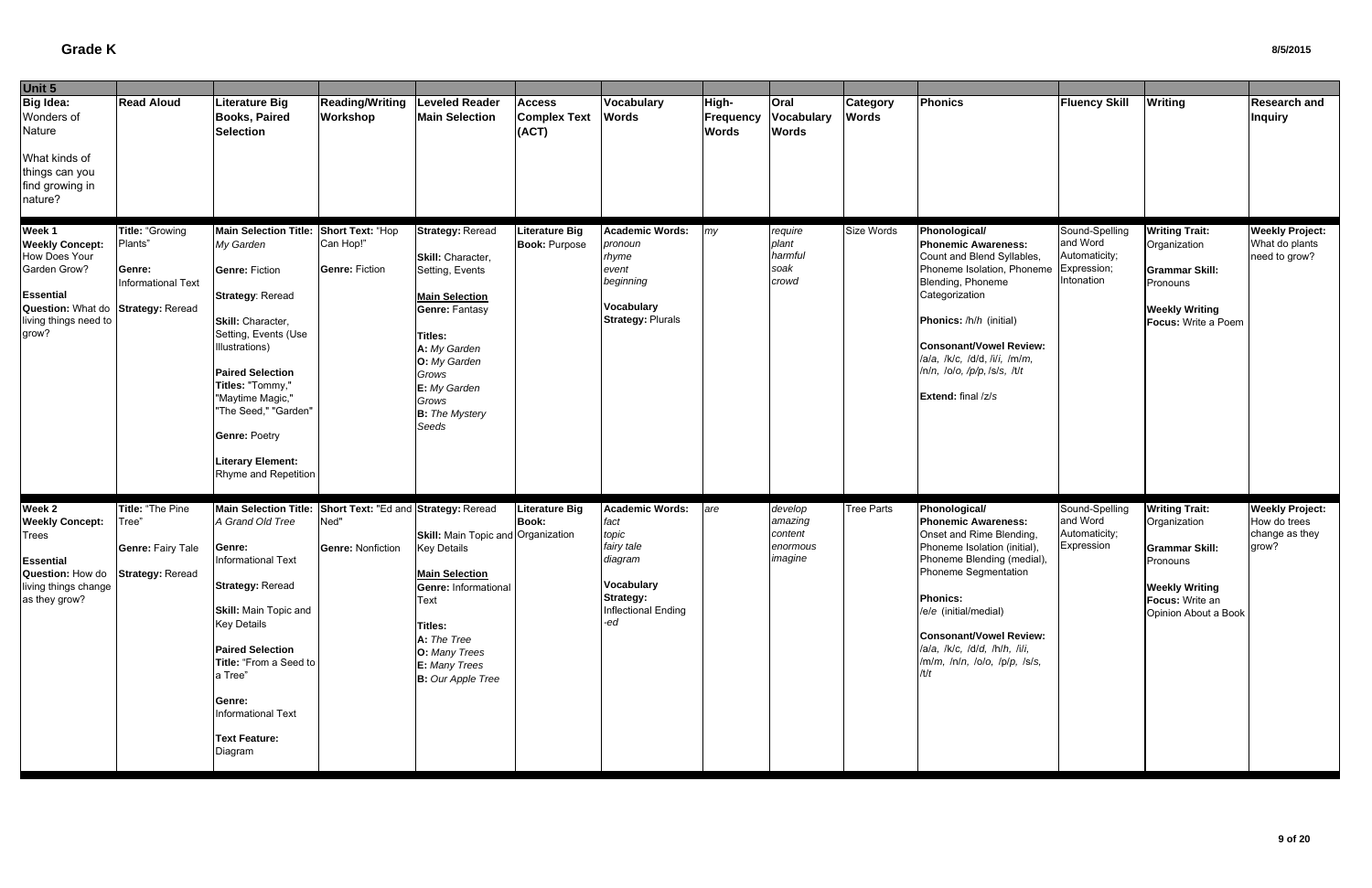| Week 3                 | Title: "Farms           | Main Selection Title: Short Text: "Ron |                       | <b>Strategy: Reread</b>                | Literature Big        | Academic Words:          | with | <b>fresh</b> | Food Words | Phonological/                               | Sound-Spelling | <b>Writing Trait:</b>     | <b>Weekly Project:</b> |
|------------------------|-------------------------|----------------------------------------|-----------------------|----------------------------------------|-----------------------|--------------------------|------|--------------|------------|---------------------------------------------|----------------|---------------------------|------------------------|
| <b>Weekly Concept:</b> | Around the World"       | An Orange in January With Red"         |                       |                                        | <b>Book: Sentence</b> | reread                   |      | delicious    |            | <b>IPhonemic Awareness:</b>                 | and Word       | Organization              | How do fruits and      |
| Fresh from the         |                         |                                        |                       | <b>Skill:</b> Main Topic and Structure |                       | lists                    |      | beneath      |            | Recognize Rhyme                             | Automaticity;  |                           | vegetables grow?       |
| Farm                   | Genre:                  | Genre:                                 | <b>Genre: Fiction</b> | <b>Key Details</b>                     |                       |                          |      | raise        |            |                                             | Intonation;    | <b>Grammar Skill:</b>     |                        |
|                        | Informational Text      | Informational Text                     |                       |                                        |                       | <b>Vocabulary</b>        |      | special      |            | <b>IPhonemic Awareness:</b>                 | Phrasing       | Pronouns                  |                        |
| <b>Essential</b>       |                         |                                        |                       | <b>Main Selection</b>                  |                       | <b>Strategy: Context</b> |      |              |            | Phoneme Isolation (initial,                 |                |                           |                        |
| <b>Question: What</b>  | <b>Strategy: Reread</b> | <b>Strategy: Reread</b>                |                       | <b>Genre: Informational</b>            |                       | Clues                    |      |              |            | both letters), Phoneme                      |                | <b>Weekly Writing</b>     |                        |
| kinds of things grow   |                         |                                        |                       | Text                                   |                       |                          |      |              |            | Blending, Phoneme Addition                  |                | <b>Focus: Write Story</b> |                        |
| on a farm?             |                         | <b>Skill:</b> Main Topic and           |                       |                                        |                       |                          |      |              |            |                                             |                | Sentences                 |                        |
|                        |                         | <b>Key Details</b>                     |                       | <b>Titles:</b>                         |                       |                          |      |              |            | <b>Phonics:</b> /f/f, /r/r (initial)        |                |                           |                        |
|                        |                         |                                        |                       | A: The Farmer                          |                       |                          |      |              |            |                                             |                |                           |                        |
|                        |                         | <b>Paired Selection</b>                |                       | <b>IO:</b> Let's Make a                |                       |                          |      |              |            | <b>Consonant/Vowel Review:</b>              |                |                           |                        |
|                        |                         | Title:                                 |                       | Salad!                                 |                       |                          |      |              |            | lala, lklc, ldld, lele, lhlh,               |                |                           |                        |
|                        |                         | l"Farmers' Market"                     |                       | E: Let's Make a                        |                       |                          |      |              |            | $\frac{1}{i}$ /i/i, /o/o, /m/m, /n/n, /p/p, |                |                           |                        |
|                        |                         |                                        |                       | Salad!                                 |                       |                          |      |              |            | /s/s, t/t                                   |                |                           |                        |
|                        |                         | Genre:                                 |                       | <b>B:</b> Farm Fresh Finn              |                       |                          |      |              |            |                                             |                |                           |                        |
|                        |                         | Informational Text                     |                       |                                        |                       |                          |      |              |            |                                             |                |                           |                        |
|                        |                         |                                        |                       |                                        |                       |                          |      |              |            |                                             |                |                           |                        |
|                        |                         | <b>Text Feature: Lists</b>             |                       |                                        |                       |                          |      |              |            |                                             |                |                           |                        |
|                        |                         |                                        |                       |                                        |                       |                          |      |              |            |                                             |                |                           |                        |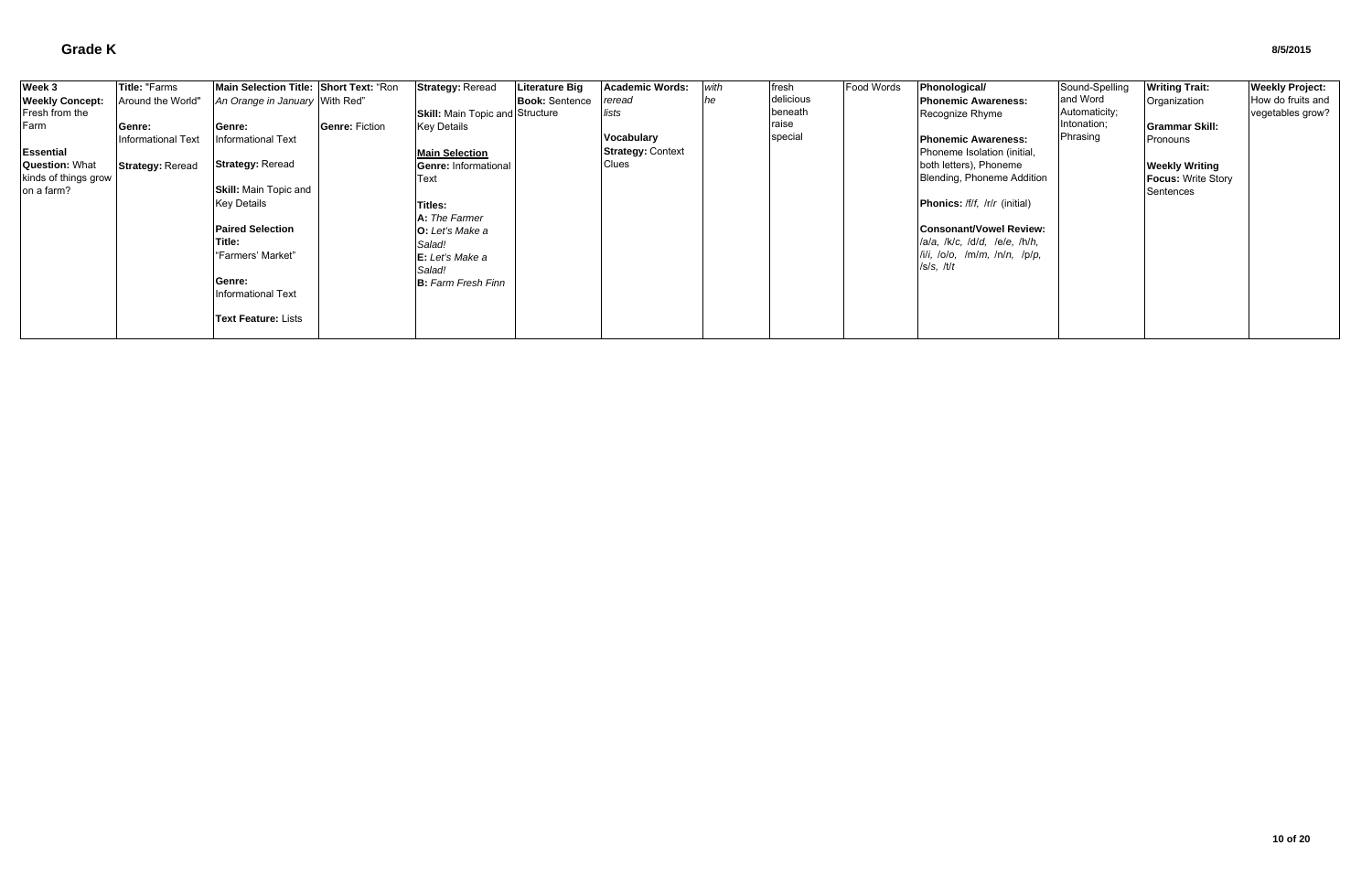| Unit 6                                                                                                                                 |                                                                                                          |                                                                                                                                                                                                                                                                                                                                                          |                                    |                                                                                                                                                                                                                                     |                                                                  |                                                                                                                                                 |                                    |                                                      |                                 |                                                                                                                                                                                                                                                                                                                                                                                          |                                                                          |                                                                                                                                              |                                                                                   |
|----------------------------------------------------------------------------------------------------------------------------------------|----------------------------------------------------------------------------------------------------------|----------------------------------------------------------------------------------------------------------------------------------------------------------------------------------------------------------------------------------------------------------------------------------------------------------------------------------------------------------|------------------------------------|-------------------------------------------------------------------------------------------------------------------------------------------------------------------------------------------------------------------------------------|------------------------------------------------------------------|-------------------------------------------------------------------------------------------------------------------------------------------------|------------------------------------|------------------------------------------------------|---------------------------------|------------------------------------------------------------------------------------------------------------------------------------------------------------------------------------------------------------------------------------------------------------------------------------------------------------------------------------------------------------------------------------------|--------------------------------------------------------------------------|----------------------------------------------------------------------------------------------------------------------------------------------|-----------------------------------------------------------------------------------|
| <b>Big Idea:</b><br>Weather for all<br>Seasons<br>How do weather<br>and seasons<br>affect us?                                          | <b>Read Aloud</b>                                                                                        | <b>Literature Big</b><br><b>Books, Paired</b><br><b>Selection</b>                                                                                                                                                                                                                                                                                        | <b>Reading/Writing</b><br>Workshop | <b>Leveled Reader</b><br><b>Main Selection</b>                                                                                                                                                                                      | <b>Access</b><br><b>Complex Text</b><br>(ACT)                    | Vocabulary<br><b>Words</b>                                                                                                                      | High-<br>Frequency<br><b>Words</b> | Oral<br><b>Vocabulary</b><br><b>Words</b>            | <b>Category</b><br><b>Words</b> | Phonics                                                                                                                                                                                                                                                                                                                                                                                  | <b>Fluency Skill</b>                                                     | <b>Writing</b>                                                                                                                               | <b>Research and</b><br><b>Inquiry</b>                                             |
| Week 1<br><b>Weekly Concept:</b><br>The Four Seasons<br><b>Essential</b><br>Question: How are<br>the seasons<br>different?             | Title: "A Tour of the<br>Seasons"<br>Genre:<br>Informational Text<br><b>Strategy: Visualize</b>          | Main Selection Title: Short Text: "Is It<br>Mama, Is It Summer<br>Yet?<br><b>Genre: Fiction</b><br><b>Strategy: Visualize</b><br><b>Skill: Key Details</b><br>(Sequence)<br><b>Paired Selection</b><br>Titles: "New Snow,"<br>"Rain Song,"<br>"Covers," excerpt from<br>"Honey, I Love You"<br><b>Genre: Poetry</b><br><b>Literary Element:</b><br>Rhyme | Hot?"<br><b>Genre: Nonfiction</b>  | <b>Strategy: Visualize</b><br><b>Skill: Key Details</b><br>(Sequence)<br><b>Main Selection</b><br><b>Genre: Fiction</b><br><b>Titles:</b><br>A: It Is Hot!<br>O: Little Bear<br>E: Little Bear<br><b>B</b> : Ant and<br>Grasshopper | <b>Literature Big</b><br><b>Book:</b><br>Organization            | <b>Academic Words:</b><br>plural<br>pattern<br>Vocabulary<br><b>Strategy: Context</b><br>Clues (multiple-<br>meaning words,<br>unknown phrases) | is<br>little                       | weather<br>seasons<br>migrate<br>active<br>spot      | Seasons                         | Phonological/<br><b>Phonemic Awareness:</b><br>Onset and Rime<br>Segmentation, Phoneme<br>Isolation, Phonome Blending,<br>Phoneme Segmentation<br>Phonics: /b/b (initial/final),<br>/l// (initial)<br><b>Consonant/Vowel Review:</b><br>/a/a, /k/c, /d/d, /e/e, /f/f,<br>$/h/h$ , $h^2/h$ , $10$ , $h^2/h$ , $h^2/h$ ,<br>/p/p, /r/r, /s/s, /t/t<br><b>Extend:</b> final double letters, | Sound-Spelling<br>and Word<br>Automaticity;<br>Expression                | <b>Writing Trait: Voice</b><br><b>Grammar Skill:</b><br><b>Nouns</b><br><b>Weekly Writing</b><br><b>Focus: Write Opinion</b><br>Sentences    | <b>Weekly Project:</b><br>What do we do in<br>different seasons?                  |
| Week 2<br><b>Weekly Concept:</b><br>What's the<br>Weather?<br>Essential<br>Question: What<br>happens in different<br>kinds of weather? | Title: "The Frog and<br>the Locust"<br><b>Genre: Folktale</b><br>Strategy: Visualize Strategy: Visualize | Main Selection Title: Short Text: "Kim<br>Rain<br>Genre: Fantasy<br><b>Skill:</b> Key Details<br>(Sequence)<br><b>Paired Selection</b><br>Title: "Cloud Watch"<br>Genre:<br><b>Informational Text</b><br>Text Feature: Speech<br><b>Bubbles</b>                                                                                                          | and Nan"<br><b>Genre: Fiction</b>  | <b>Strategy: Visualize</b><br><b>Skill: Key Details</b><br><b>Main Selection</b><br><b>Genre: Fiction</b><br><b>Titles:</b><br>A: The Rain<br>O: Weather Is Fun<br>E: Weather Is Fun<br><b>B:</b> Kate and Tuck                     | <b>Literature Big</b><br>Book: Lack of<br><b>Prior Knowledge</b> | Academic Words:<br>narrative<br>folktale<br>speech bubbles<br>dialogue<br>Vocabulary<br>Strategy: Shades of<br>Meaning                          | she<br>was                         | predict<br>temperature<br>drought<br>clever<br>storm | Weather<br>Words                | Phonological/<br><b>Phonemic Awareness:</b><br>Recognize Rhyme,<br>Phoneme Isolation,<br>Phoneme Blending,<br>Phoneme Segmentation<br>Phonics: /k/k (initial), /k/ck<br>(final)<br><b>Consonant/Vowel Review:</b><br>la/a, /b/b, /k/c, /d/d, /e/e,<br>/h/h, /i/i, /l/l, /o/o, /m/m,<br>/n/n, /p/p, /s/s, /t/t                                                                            | Sound-Spelling<br>and Word<br>Automaticity;<br>Expression;<br>Intonation | <b>Writing Trait: Voice</b><br><b>Grammar Skill:</b><br><b>Nouns</b><br><b>Weekly Writing</b><br>Focus: Write a<br><b>Personal Narrative</b> | <b>Weekly Project:</b><br>How can you<br>observe how<br>strong the wind<br>blows? |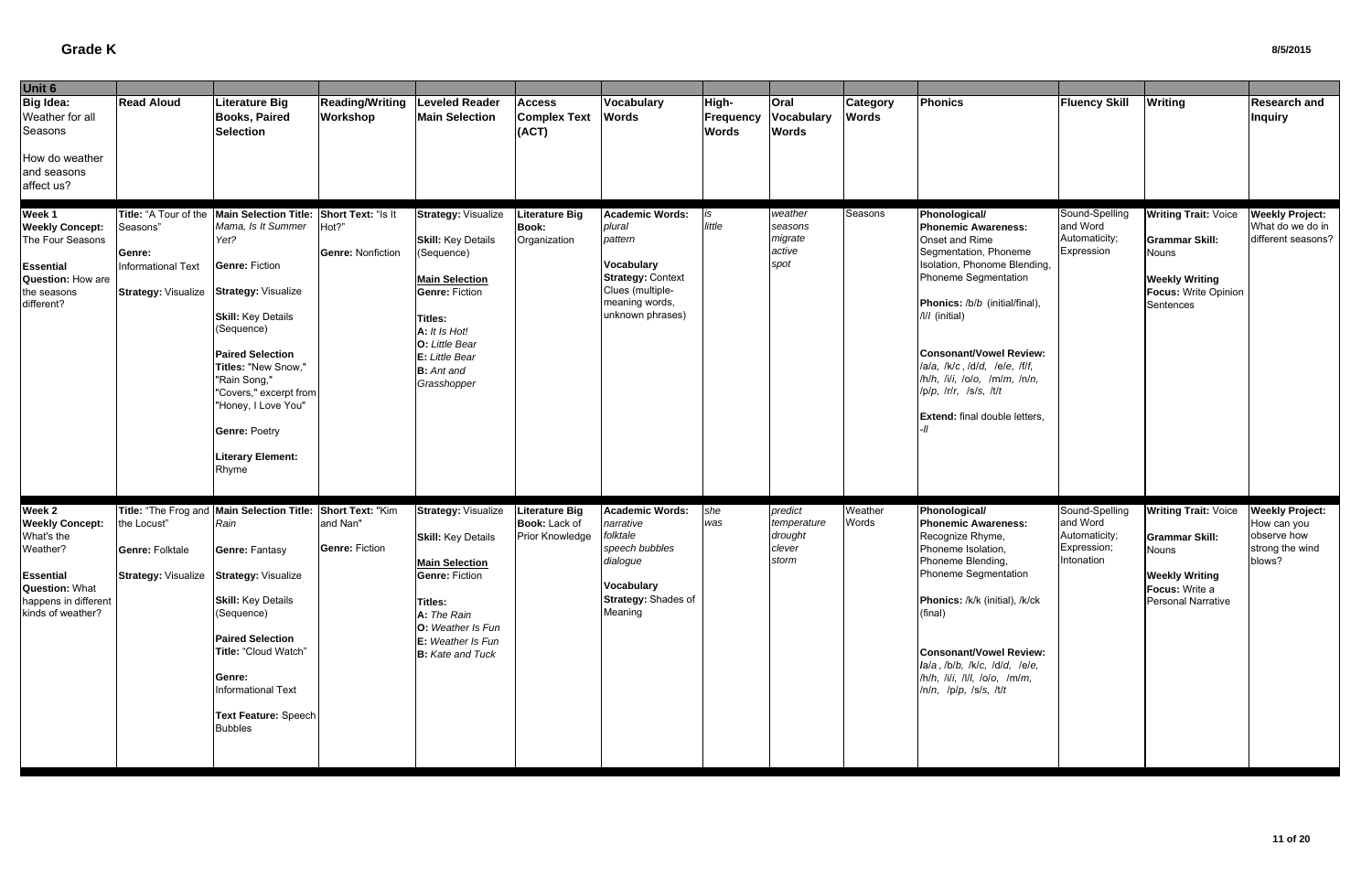| Week 3                                | Title: "Rainbow    | Main Selection Title: Short Text: "Mack |                       | <b>Strategy: Visualize</b> | Literature Big        | <b>Academic Words:</b>    | are    | safe        | Question | Phonological/                    | Sound-Spelling | <b>Writing Trait: Voice</b> | <b>Weekly Project:</b> |
|---------------------------------------|--------------------|-----------------------------------------|-----------------------|----------------------------|-----------------------|---------------------------|--------|-------------|----------|----------------------------------|----------------|-----------------------------|------------------------|
| <b>Weekly Concept:</b>                | Crow'              | <b>Waiting Out the</b>                  | and Ben"              |                            | <b>Book: Sentence</b> | purpose                   |        | prepare     | Words    | <b>Phonemic Awareness:</b>       | and Word       |                             | What are some          |
| Stormy Weather                        |                    | Storm                                   |                       | <b>Skill: Key Details</b>  | Structure             | report                    |        | notice      |          | Recognize Alliteration,          | Automaticity;  | <b>Grammar Skill:</b>       | ways to stay safe      |
|                                       | <b>Genre: Myth</b> |                                         | <b>Genre: Fiction</b> |                            |                       | myth                      | little | celebration |          | Phoneme Identity, Phonem         | Expression     | Nouns                       | in bad weather?        |
| <b>Essential</b>                      |                    | <b>Genre: Fiction</b>                   |                       | <b>Main Selection</b>      |                       |                           |        | enough      |          | Blending, Phoneme Addition       |                |                             |                        |
| Question: How can Strategy: Visualize |                    |                                         |                       | <b>Genre: Fiction</b>      |                       | <b>Vocabulary</b>         | she    |             |          |                                  |                | <b>Weekly Writing</b>       |                        |
| you stay safe in bad                  |                    | <b>Strategy: Visualize</b>              |                       |                            |                       | <b>Strategy: Question</b> | was    |             |          | Phonics: /h/h, /e/e, /f/f, /r/r, |                | <b>Focus:</b> Write a       |                        |
| weather?                              |                    |                                         |                       | Titles:                    |                       | Words                     | with   |             |          | /b/b, /l/l, /k/k, /k/ck          |                | <b>Weather Report</b>       |                        |
|                                       |                    | <b>Skill:</b> Key Details               |                       | A: Bad Weather             |                       |                           |        |             |          |                                  |                |                             |                        |
|                                       |                    | (Use Illustrations)                     |                       | <b>O:</b> Getting Ready    |                       |                           |        |             |          |                                  |                |                             |                        |
|                                       |                    |                                         |                       | E: Getting Ready           |                       |                           |        |             |          |                                  |                |                             |                        |
|                                       |                    | <b>Paired Selection</b>                 |                       | <b>B:</b> The Storm        |                       |                           |        |             |          |                                  |                |                             |                        |
|                                       |                    | Title: "Be Safe in Bad                  |                       |                            |                       |                           |        |             |          |                                  |                |                             |                        |
|                                       |                    | Weather"                                |                       |                            |                       |                           |        |             |          |                                  |                |                             |                        |
|                                       |                    |                                         |                       |                            |                       |                           |        |             |          |                                  |                |                             |                        |
|                                       |                    | Genre:                                  |                       |                            |                       |                           |        |             |          |                                  |                |                             |                        |
|                                       |                    | <b>Informational Text</b>               |                       |                            |                       |                           |        |             |          |                                  |                |                             |                        |
|                                       |                    |                                         |                       |                            |                       |                           |        |             |          |                                  |                |                             |                        |
|                                       |                    | <b>Text Feature:</b>                    |                       |                            |                       |                           |        |             |          |                                  |                |                             |                        |
|                                       |                    | <b>Directions</b>                       |                       |                            |                       |                           |        |             |          |                                  |                |                             |                        |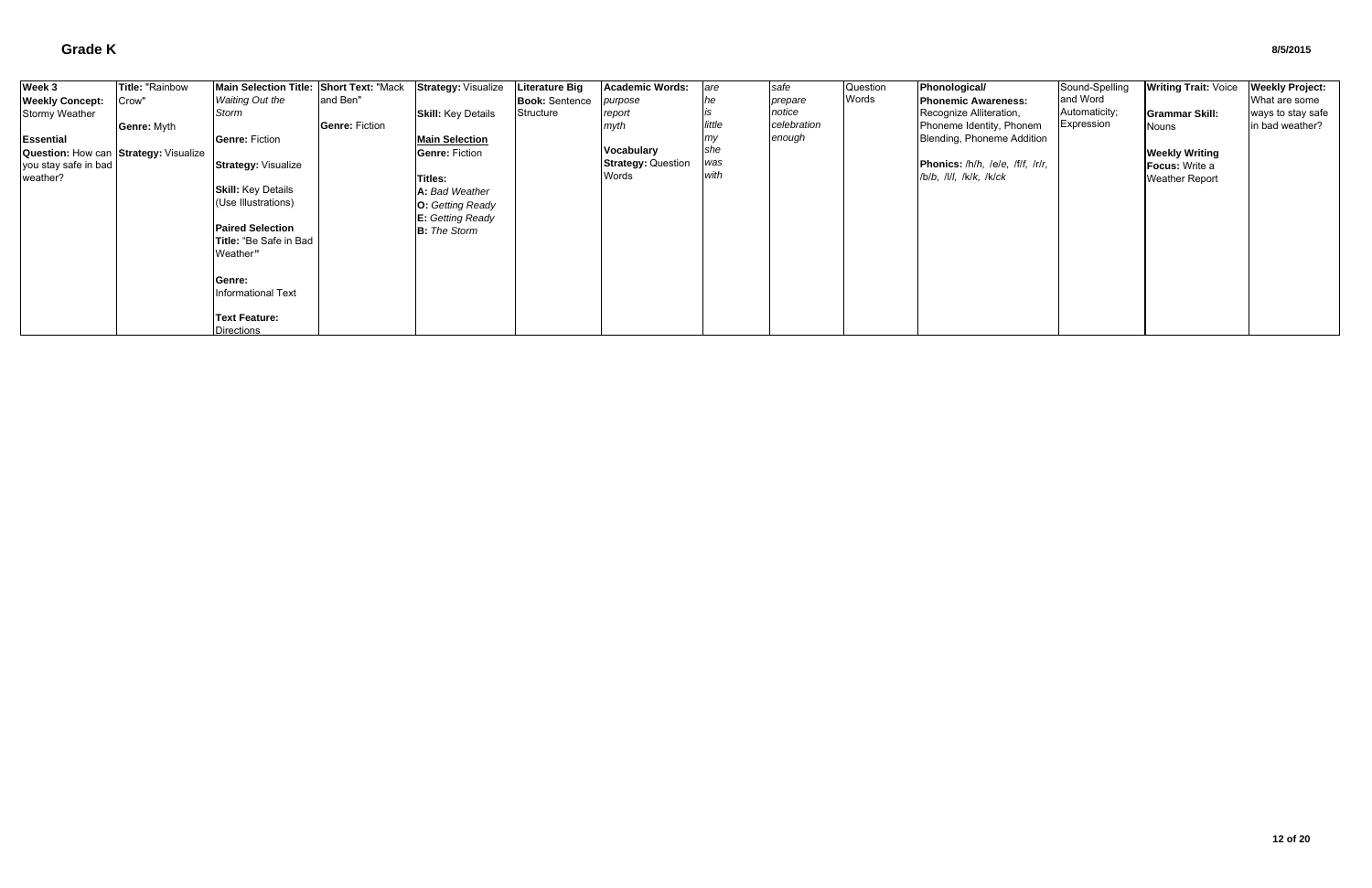| Unit 7                                                                                                                                                   |                                                                                                           |                                                                                                                                                                                                                                                                                                                                                                                        |                                        |                                                                                                                                                                                                                                                                             |                                                           |                                                                                                             |                                           |                                                         |                                 |                                                                                                                                                                                                                                                                                                                                                                                                                                                                 |                                                                          |                                                                                                                                          |                                                             |
|----------------------------------------------------------------------------------------------------------------------------------------------------------|-----------------------------------------------------------------------------------------------------------|----------------------------------------------------------------------------------------------------------------------------------------------------------------------------------------------------------------------------------------------------------------------------------------------------------------------------------------------------------------------------------------|----------------------------------------|-----------------------------------------------------------------------------------------------------------------------------------------------------------------------------------------------------------------------------------------------------------------------------|-----------------------------------------------------------|-------------------------------------------------------------------------------------------------------------|-------------------------------------------|---------------------------------------------------------|---------------------------------|-----------------------------------------------------------------------------------------------------------------------------------------------------------------------------------------------------------------------------------------------------------------------------------------------------------------------------------------------------------------------------------------------------------------------------------------------------------------|--------------------------------------------------------------------------|------------------------------------------------------------------------------------------------------------------------------------------|-------------------------------------------------------------|
| Big Idea: The<br>Animal Kingdom<br>What are different<br>kinds of animals?                                                                               | <b>Read Aloud</b>                                                                                         | Literature Big<br><b>Books, Paired</b><br><b>Selection</b>                                                                                                                                                                                                                                                                                                                             | <b>Reading/Writing</b><br>Workshop     | <b>Leveled Reader</b><br><b>Main Selection</b>                                                                                                                                                                                                                              | <b>Access</b><br><b>Complex Text</b><br>(ACT)             | <b>Vocabulary</b><br><b>Words</b>                                                                           | High-<br><b>Frequency</b><br><b>Words</b> | Oral<br><b>Vocabulary</b><br><b>Words</b>               | <b>Category</b><br><b>Words</b> | <b>Phonics</b>                                                                                                                                                                                                                                                                                                                                                                                                                                                  | <b>Fluency Skill</b>                                                     | <b>Writing</b>                                                                                                                           | <b>Research and</b><br><b>Inquiry</b>                       |
| Week 1<br><b>Weekly Concept:</b><br><b>Baby Animals</b><br><b>Essential</b><br>Question: How are<br>some animals alike<br>and how are they<br>different? | Title: "Baby Farm<br>Animals"<br>Genre:<br><b>Informational Text</b><br><b>Strategy: Reread</b>           | Main Selection Title: Short Text: "A Pup<br>ZooBorns!<br>Genre:<br><b>Informational Text</b><br><b>Strategy: Reread</b><br><b>Skill: Connections</b><br>Within Text (Compare<br>and Contrast)<br><b>Paired Selection</b><br>Title: "Mischievous<br>Goat," "Over in the<br>Meadow," "Kitty<br>Caught a Caterpiller"<br><b>Genre: Poetry</b><br><b>Literary Element:</b><br>Alliteration | and a Cub"<br><b>Genre: Nonfiction</b> | <b>Strategy: Reread</b><br><b>Skill: Connections</b><br><b>Within Text</b><br>Compare and<br>Contrast)<br><b>Main Selection</b><br>Genre:<br>Informational Text<br>Titles:<br>A: Two Cubs<br>O: Animal Bodies<br>E: Animal Bodies<br><b>B:</b> Two Kinds of<br><b>Bears</b> | Literature Big<br><b>Book:</b> Lack of<br>Prior Knowledge | Academic Words:<br>same<br>different<br>verb<br>inquiry<br><b>Vocabulary</b><br>Strategy: Compound<br>Words | for<br>have                               | appearance<br>behavior<br>exercise<br>wander<br>plenty  | <b>Animal Parts</b>             | Phonological/<br>Phonemic Awareness:<br>Onset and Rime Blending,<br>Phoneme Isolation (initial),<br>Phonome Blending, Phoneme Intonation<br>Deletion<br><b>Phonics:</b><br>/u/u (initial/medial)<br><b>Consonant/Vowel Review:</b><br>/a/a, /b/b, /k/c, /k/ck, /d/d,<br>lele, lflf,/hlh, lili, lklk, llll,<br>/m/m, /n/n, /o/o, /p/p, /r/r,<br> s/s, t/t                                                                                                        | Sound-Spelling<br>and Word<br>Automaticity;<br>Expression;               | <b>Writing Trait: Word</b><br>Choice<br><b>Grammar Skill:</b><br>Verbs<br><b>Weekly Writing</b><br>Focus: Write an<br><b>Animal Card</b> | <b>Weekly Project:</b><br>What features do<br>animals have? |
| Week 2<br><b>Weekly Concept:</b><br>Pet Pals?<br><b>Essential</b><br>Question: How do<br>you take care of<br>different kinds of<br>pets?                 | Title: "The Family<br>Pet"<br>Genre:<br><b>Informational Text</b><br><b>Strategy: Make</b><br>Predictions | Main Selection Title: Short Text: "I Hug<br>The Birthday Pet<br><b>Genre: Fiction</b><br>Strategy: Make,<br>Confirm, and Revise<br>Predictions<br>Skill: Character,<br>Setting, Plot (Problem<br>and Solution)<br><b>Paired Selection</b><br>Title: "The Perfect<br>Pet"<br><b>Genre: Fiction</b><br>Text Feature: Chart                                                               | Gus!"<br><b>Genre: Fiction</b>         | Strategy: Make.<br>Confirm, and Revise<br>Predictions<br>Skill: Character,<br>Setting, Plot<br><b>Main Selection</b><br><b>Genre: Fiction</b><br>Titles:<br>A: My Cats<br>O: Their Pets<br>E: Their Pets<br><b>B:</b> Will's Pet                                            | <b>Literature Big</b><br>Book:<br>Organization            | Academic Words:<br>explain<br>prediction<br><b>Vocabulary</b><br><b>Strategy:</b><br>Prepositions           | <b>of</b><br>they                         | responsibility<br>train<br>depend<br>compared<br>social | Pet Words                       | Phonological/<br><b>Phonemic Awareness:</b><br>Recognize and Generate<br>Rhyme, Phoneme Isolation<br>(initial/final $g$ ; initial $w$ ),<br>Phoneme Blending, Phoneme<br>Substitution<br>Phonics: /g/g (initial/final),<br>/w/w (initial)<br>Extend: /-blends; sl, gl, cl<br><b>Consonant/Vowel Review:</b><br>/a/a, /b/b, /k/c, /k/ck, /d/d,<br>$le/e$ , /f/f, /h/h, /i/i, /l/l, /m/m,<br>$ln/n$ , $lo/o$ , $lp/p$ , $lrlr$ , $ls/s$ , $ltl$ ,<br>/u/ <i>u</i> | Sound-Spelling<br>and Word<br>Automaticity;<br>Expression;<br>Intonation | <b>Writing Trait: Word</b><br>Choice<br><b>Grammar Skill:</b><br>Verbs<br><b>Weekly Writing</b><br><b>Focus: Write an</b><br>Explanatory | <b>Weekly Project:</b><br>How do you take<br>care of a pet? |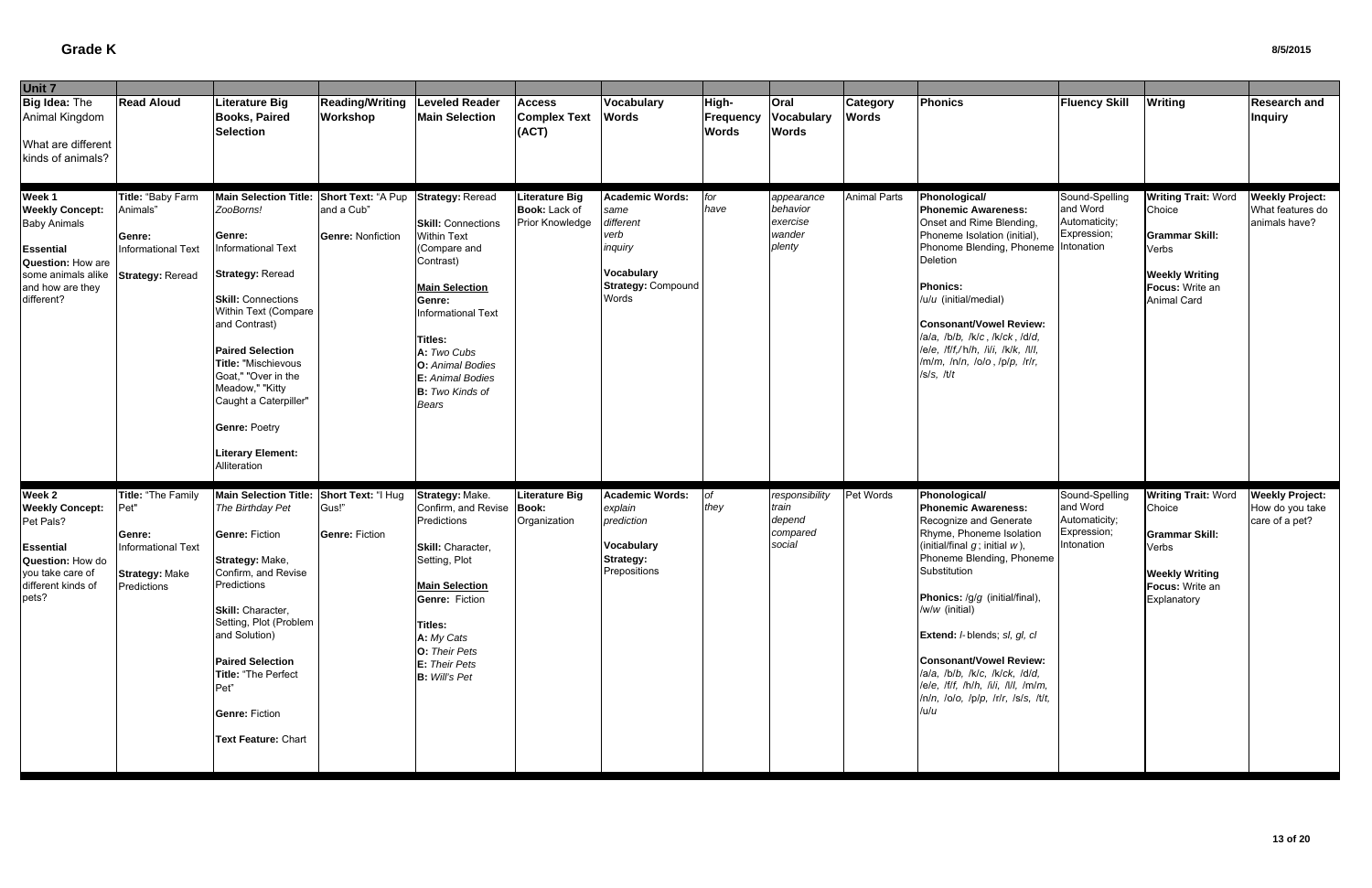| Week 3                 | Title: "Anansi: An | Main Selection Title: Short Text: "A Vet |                       | Strategy: Make.                     | <b>Literature Big</b> | <b>Academic Words:</b>     | said, want | habitat, wild,  | Animal Homes Phonological/ |                                        | Sound-Spelling | <b>Writing Trait:</b> | <b>Weekly Project:</b> |
|------------------------|--------------------|------------------------------------------|-----------------------|-------------------------------------|-----------------------|----------------------------|------------|-----------------|----------------------------|----------------------------------------|----------------|-----------------------|------------------------|
| <b>Weekly Concept:</b> | African Tale"      | Bear Snores On                           | lin a Van"            | Confirm, and Revise   Book: Purpose |                       | questions, answer,         |            | complain, join, |                            | <b>Phonemic Awareness:</b>             | and Word       | Ideas                 | What do animals'       |
| <b>Animal Habitats</b> |                    |                                          |                       | Predictions                         |                       | glossary                   |            | stubborn        |                            | <b>Onset and Rime</b>                  | Automaticity;  |                       | homes look like?       |
|                        | Genre: Tale        | <b>Genre: Fantasy</b>                    | <b>Genre: Fiction</b> |                                     |                       |                            |            |                 |                            | Segmentation, Phoneme                  | Expression;    | <b>Grammar Skill:</b> |                        |
| <b>Essential</b>       |                    |                                          |                       | Skill: Character,                   |                       | Vocabulary                 |            |                 |                            | Isolation (initial $v$ , final $x$ ),  | Intonation     | Verbs                 |                        |
| <b>Question: Where</b> | Strategy: Make.    | <b>Strategy: Make.</b>                   |                       | Setting, Plot (Cause                |                       | <b>Strategy: Shades of</b> |            |                 |                            | Phoneme Blending, Phoneme              |                |                       |                        |
| do animals live?       |                    | Confirm, and Revise Confirm, and Revise  |                       | and Effect)                         |                       | Meaning                    |            |                 |                            | Substitution                           |                | <b>Weekly Writing</b> |                        |
|                        | Predictions        | Predictions                              |                       |                                     |                       |                            |            |                 |                            |                                        |                | <b>Focus: Write</b>   |                        |
|                        |                    |                                          |                       |                                     |                       |                            |            |                 |                            | <b>Phonics:</b> $/x/x$ (final), $/v/v$ |                | Questions and         |                        |
|                        |                    | Skill: Character,                        |                       |                                     |                       |                            |            |                 |                            | (initial)                              |                | Answers               |                        |
|                        |                    | Setting, Plot (Cause                     |                       | <b>Main Selection</b>               |                       |                            |            |                 |                            |                                        |                |                       |                        |
|                        |                    | and Effect)                              |                       | <b>Genre: Fantasy</b>               |                       |                            |            |                 |                            | <b>Consonant/Vowel Review:</b>         |                |                       |                        |
|                        |                    |                                          |                       |                                     |                       |                            |            |                 |                            | lala, lblb, lklc, lklck, ldld,         |                |                       |                        |
|                        |                    | <b>Paired Selection</b>                  |                       | Titles:                             |                       |                            |            |                 |                            | lele, lflf, lglg, lili, llll, lmlm,    |                |                       |                        |
|                        |                    | <b>Title: "Animal Homes"</b>             |                       | A: We Want Water                    |                       |                            |            |                 |                            | /n/n, /o/o, /p/p, /r/r, /s/s, /t/t     |                |                       |                        |
|                        |                    |                                          |                       | <b>O:</b> A New Home                |                       |                            |            |                 |                            |                                        |                |                       |                        |
|                        |                    | Genre:                                   |                       | <b>E:</b> A New Home                |                       |                            |            |                 |                            |                                        |                |                       |                        |
|                        |                    | <b>Informational Text</b>                |                       | <b>B:</b> Bird's New Home           |                       |                            |            |                 |                            |                                        |                |                       |                        |
|                        |                    |                                          |                       |                                     |                       |                            |            |                 |                            |                                        |                |                       |                        |
|                        |                    | <b>Text Feature:</b>                     |                       |                                     |                       |                            |            |                 |                            |                                        |                |                       |                        |
|                        |                    | Glossary                                 |                       |                                     |                       |                            |            |                 |                            |                                        |                |                       |                        |
|                        |                    |                                          |                       |                                     |                       |                            |            |                 |                            |                                        |                |                       |                        |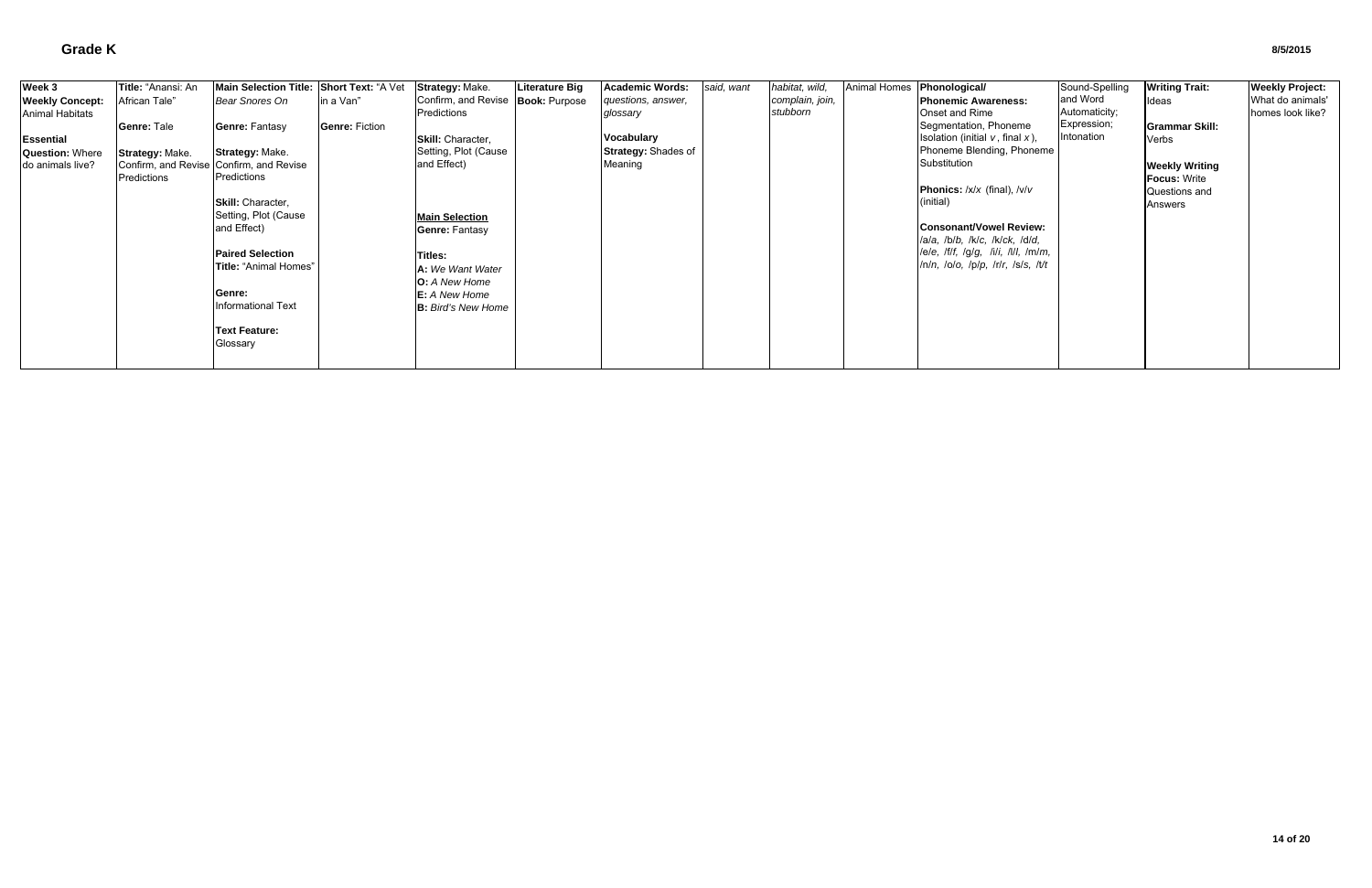| Unit 8                                                                                                                                 |                                                                                          |                                                                                                                                                                                                                                                                                                                                                         |                                                                        |                                                                                                                                                                                                                                                                     |                                               |                                                                                                               |                                    |                                                        |                                 |                                                                                                                                                                                                                                                                                                                                                                                     |                                                           |                                                                                                                                                                              |                                                                                          |
|----------------------------------------------------------------------------------------------------------------------------------------|------------------------------------------------------------------------------------------|---------------------------------------------------------------------------------------------------------------------------------------------------------------------------------------------------------------------------------------------------------------------------------------------------------------------------------------------------------|------------------------------------------------------------------------|---------------------------------------------------------------------------------------------------------------------------------------------------------------------------------------------------------------------------------------------------------------------|-----------------------------------------------|---------------------------------------------------------------------------------------------------------------|------------------------------------|--------------------------------------------------------|---------------------------------|-------------------------------------------------------------------------------------------------------------------------------------------------------------------------------------------------------------------------------------------------------------------------------------------------------------------------------------------------------------------------------------|-----------------------------------------------------------|------------------------------------------------------------------------------------------------------------------------------------------------------------------------------|------------------------------------------------------------------------------------------|
| Big Idea: From<br>Here to There<br>Where can you go<br>that is near and<br>far?                                                        | <b>Read Aloud</b>                                                                        | <b>Literature Big</b><br><b>Books, Paired</b><br><b>Selection</b>                                                                                                                                                                                                                                                                                       | <b>Reading/Writing</b><br>Workshop                                     | <b>Leveled Reader</b><br><b>Main Selection</b>                                                                                                                                                                                                                      | <b>Access</b><br><b>Complex Text</b><br>(ACT) | Vocabulary<br><b>Words</b>                                                                                    | High-<br>Frequency<br><b>Words</b> | Oral<br>Vocabulary<br><b>Words</b>                     | <b>Category</b><br><b>Words</b> | <b>Phonics</b>                                                                                                                                                                                                                                                                                                                                                                      | <b>Fluency Skill</b>                                      | <b>Writing</b>                                                                                                                                                               | <b>Research and</b><br><b>Inquiry</b>                                                    |
| Week 1<br><b>Weekly Concept:</b><br>On the Move<br><b>Essential</b><br><b>Question: What</b><br>can help you go<br>from here to there? | Title: "The King of<br>the Winds"<br>Genre: Tale<br><b>Strategy: Make</b><br>Predictions | Main Selection Title: Short Text: "Dad<br>When Daddy's Truck<br>Picks Me Up<br><b>Genre: Fiction</b><br>Strategy: Make,<br>Confirm, and Revise<br>Predictions<br>Skill: Character,<br>Setting, Plot (Use<br>Illustrations)<br><b>Paired Selection</b><br>Title: "From Here to<br>There"<br><b>Genre: Nonfiction</b><br><b>Text Feature:</b><br>Headings | Got a Job'<br><b>Genre: Fiction</b>                                    | Strategy: Make,<br>Confirm, and Revise   Book:<br>Predictions<br>Skill: Character,<br>Setting, Plot<br><b>Main Selection</b><br><b>Genre: Fiction</b><br><b>Titles:</b><br>A: I Go Places<br>O: Run, Quinn!<br>E: Run, Quinn!<br><b>B:</b> Going to Gran's<br>House | <b>Literature Big</b><br>Organization         | <b>Academic Words:</b><br>preposition<br>order<br>headings<br>Vocabulary<br><b>Strategy: Context</b><br>Clues | here<br>me                         | transportation<br>vehicle<br>journey<br>fierce<br>wide | Vehicles                        | Phonological/<br><b>Phonemic Awareness:</b><br>Onset and Rime Blending,<br>Phoneme Isolation (initial j,<br>qu), Phonome Blending,<br>Phoneme Segmentation<br>Phonics: /j/j, /kw/qu (initial)<br><b>Consonant/Vowel Review:</b><br>/a/a, /b/b, /k/c, /k/ck, /d/d,<br>lele, Iflf, Iglg, Ihlh, Iili, Illl,<br>/m/m, /n/n, /o/o, /p/p, /r/r,<br>/s/s, /t/t, /u/u, /v/v, /w/w,<br>k s/x | Sound-Spelling<br>and Word<br>Automaticity;<br>Expression | <b>Writing Trait:</b><br>Sentence Fluency<br><b>Grammar Skill:</b><br>Sentences with<br>Prepositions<br><b>Weekly Writing</b><br>Focus: Write a<br><b>Personal Narrative</b> | <b>Weekly Project:</b><br>What are different<br>ways to travel?                          |
| Week 2<br><b>Weekly Concept:</b><br>My U.S.A.<br>Essential<br>Question: What do<br>you know about our Strategy: Reread<br>country?     | Title: "The Best of<br>the West"<br>Genre:<br>Informational Text                         | <b>Main Selection Title:</b><br>Ana Goes to<br>Washington, D.C.<br>Genre:<br>Informational Text<br><b>Strategy: Reread</b><br><b>Skill:</b> Main Topic and<br><b>Key Details</b><br><b>Paired Selection</b><br>Title: "See Our<br>Country"<br><b>Genre: Nonfiction</b><br><b>Text Feature:</b><br>Captions                                              | Short Text: "Pack a Strategy: Reread<br>Bag!"<br><b>Genre: Fiction</b> | <b>Skill: Main Topic and</b><br><b>Key Details</b><br><b>Main Selection</b><br>Genre: Informational<br>Text<br><b>Titles:</b><br>A: See This!<br>O: Places to See<br>E: Places to See<br><b>B:</b> My Trip to<br>Yellowstone                                        | <b>Literature Big</b><br><b>Book: Genre</b>   | <b>Academic Words:</b><br>history<br>text<br>Vocabulary<br><b>Strategy: Synonyms</b>                          | this<br>what                       | country<br>travel<br>careful<br>purpose<br>connect     | Ordinal<br><b>Numbers</b>       | Phonological/<br><b>Phonemic Awareness:</b><br>Generate Rhyme, Phoneme<br>Identity, Phoneme Blending,<br>Phoneme Substitution<br>Phonics: /y/y, /z/z (initial)<br>Consonant/Vowel Review:<br>/a/a, /b/b, /k/c, /k/ck, /d/d,<br>lele, lglg, lhlh, lili, lklk,<br>/m/m, /n/n, /o/o, /p/p, /kw/qu,<br>/s/s, /t/t, /u/u, /v/v, /w/w,<br>/ks/x                                           | Sound-Spelling<br>and Word<br>Automaticity;<br>Expression | <b>Writing Trait:</b><br>Sentence Fluency<br><b>Grammar Skill:</b><br>Sentences with<br>Prepositions<br><b>Weekly Writing</b><br><b>Focus: Write a Travel</b><br>Poster      | <b>Weekly Project:</b><br>What would you<br>like to find out<br>about in our<br>country? |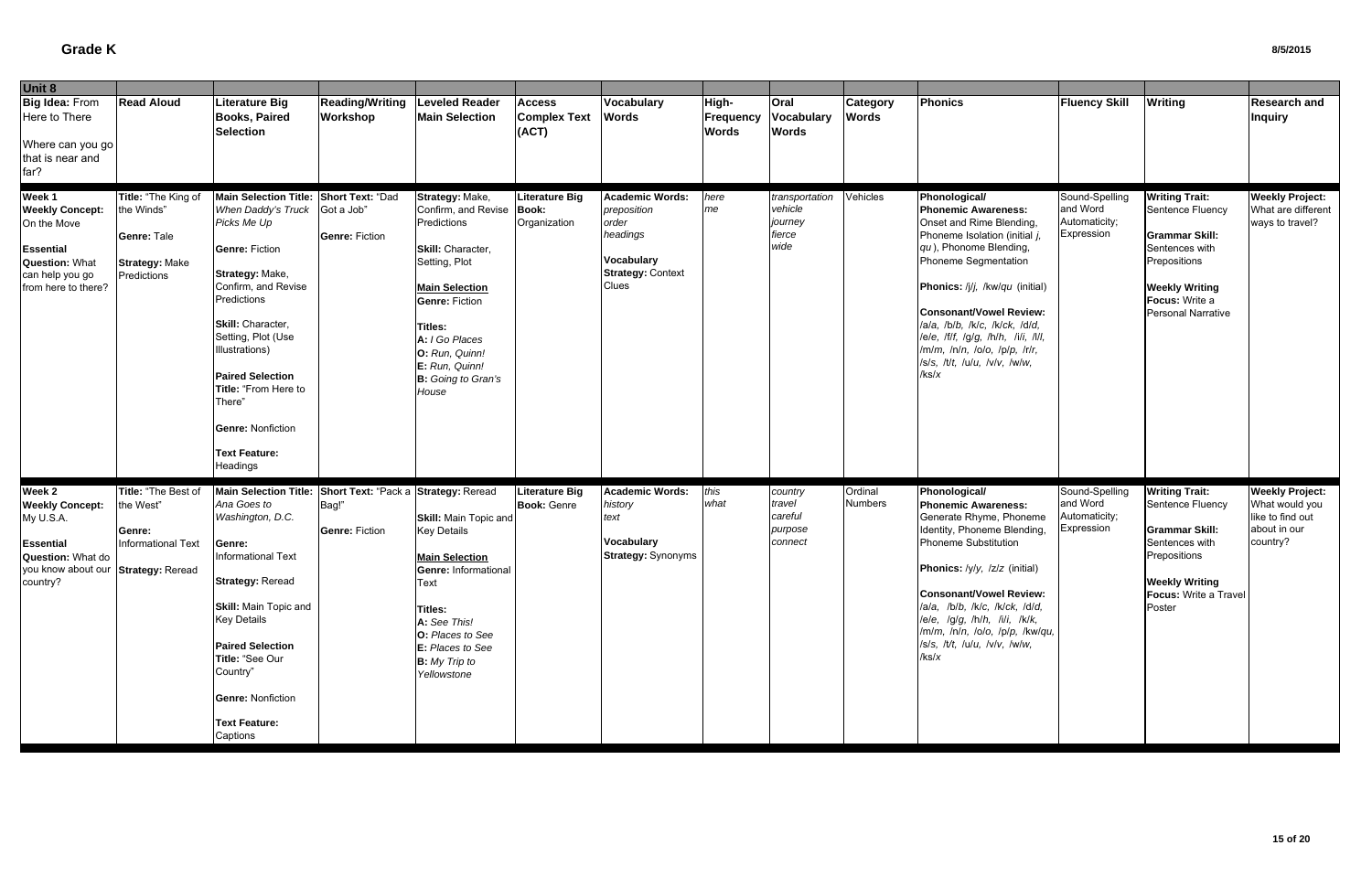| Week 3                 | Title: "A View from   | Main Selection Title: Short Text: "Up! |                          | Strategy: Make,                      | <b>Literature Big</b> | Academic Words:          | for  | distance  | Opposites | Phonological/                               | Sound-Spelling | <b>Writing Trait:</b> | <b>Weekly Project:</b> |
|------------------------|-----------------------|----------------------------------------|--------------------------|--------------------------------------|-----------------------|--------------------------|------|-----------|-----------|---------------------------------------------|----------------|-----------------------|------------------------|
| <b>Weekly Concept:</b> | the Moon"             | <b>Bringing Down the</b>               | Up! Up!"                 | Confirm, and Revise   Book: Sentence |                       | prepositional phrase     | have | recognize |           | <b>Phonemic Awareness:</b>                  | and Word       | Sentence Fluency      | What can you see       |
| Look to the Sky        |                       | Moon                                   |                          | Predictions                          | Structure             |                          | they | space     |           | Onset and Rime                              | Automaticity;  |                       | in the sky during      |
|                        | Genre:                |                                        | <b>Genre: Nonfiction</b> |                                      |                       | Vocabulary               |      | challenge |           | Segmentation, Phoneme                       | Expression     | <b>Grammar Skill:</b> | the day and at         |
| <b>Essential</b>       | Informational Text    | <b>Genre: Fiction</b>                  |                          | Skill: Character,                    |                       | <b>Strategy: Similes</b> | said | surface   |           | Identity, Phoneme                           |                | Sentences with        | night?                 |
| Question: What do      |                       |                                        |                          | Setting, Plot                        |                       |                          | want |           |           | Categorization, Phoneme                     |                | Prepositions          |                        |
| you see in the sky?    | <b>Strategy: Make</b> | <b>Strategy: Make</b>                  |                          | (Problem and                         |                       |                          | here |           |           | Addition                                    |                |                       |                        |
|                        | Predictions           | Confirm, Revise                        |                          | Solution)                            |                       |                          | me   |           |           |                                             |                | <b>Weekly Writing</b> |                        |
|                        |                       | Predictions                            |                          |                                      |                       |                          | this |           |           | Phonics: /u/u, /g/g, /w/w,                  |                | <b>Focus: Write a</b> |                        |
|                        |                       |                                        |                          | <b>Main Selection</b>                |                       |                          | what |           |           | $/x/x$ , $/y/y$ , $/j/j$ , $/k/qu$ , $/z/z$ |                | <b>Counting Book</b>  |                        |
|                        |                       | <b>Skill: Character</b>                |                          | <b>Genre: Fantasy</b>                |                       |                          |      |           |           |                                             |                |                       |                        |
|                        |                       | Setting, Plot (Problem                 |                          |                                      |                       |                          |      |           |           | Consonant/Vowel Review:                     |                |                       |                        |
|                        |                       | and Solution)                          |                          | Titles:                              |                       |                          |      |           |           | lala, lblb, lklc, lklck, ldld,              |                |                       |                        |
|                        |                       |                                        |                          | A: Going Up                          |                       |                          |      |           |           | lele, lglg, lh/h, lili, lklk,               |                |                       |                        |
|                        |                       | <b>Paired Selection</b>                |                          | O: In the Clouds                     |                       |                          |      |           |           | /m/m, /n/n, /o/o, /p/p, /kw/qu,             |                |                       |                        |
|                        |                       | Title: "Day and Night                  |                          | E: In the Clouds                     |                       |                          |      |           |           | /s/s, /t/t, /u/u, /v/v, /w/w,               |                |                       |                        |
|                        |                       | Sky'                                   |                          | <b>B:</b> How Sun and                |                       |                          |      |           |           | /ks/x, /y/y, /z/z                           |                |                       |                        |
|                        |                       |                                        |                          | Moon Found Home                      |                       |                          |      |           |           |                                             |                |                       |                        |
|                        |                       | <b>Genre: Informational</b>            |                          |                                      |                       |                          |      |           |           |                                             |                |                       |                        |
|                        |                       | <b>Text</b>                            |                          |                                      |                       |                          |      |           |           |                                             |                |                       |                        |
|                        |                       |                                        |                          |                                      |                       |                          |      |           |           |                                             |                |                       |                        |
|                        |                       | <b>Text Feature:</b>                   |                          |                                      |                       |                          |      |           |           |                                             |                |                       |                        |
|                        |                       | Headings                               |                          |                                      |                       |                          |      |           |           |                                             |                |                       |                        |
|                        |                       |                                        |                          |                                      |                       |                          |      |           |           |                                             |                |                       |                        |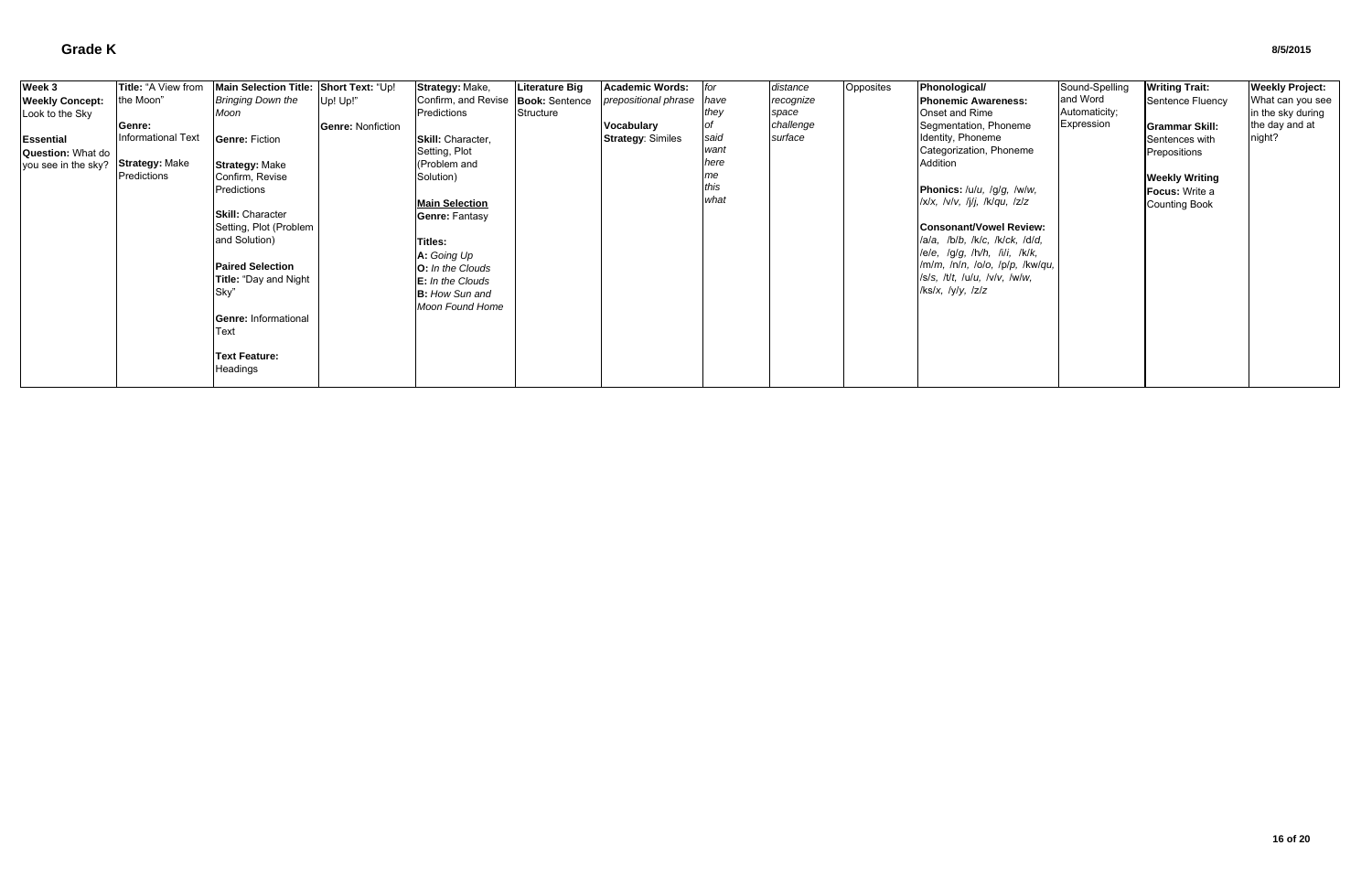| Unit 9                                                                                                                    |                                                                                                                        |                                                                                                                                                                                                                                                                                                    |                                                                     |                                                                                                                                                                                                                                                                                      |                                                       |                                                                                                       |                                    |                                                              |                                 |                                                                                                                                                                                                                                                                                                                                                                                                 |                                                                          |                                                                                                                                                 |                                                                                                              |
|---------------------------------------------------------------------------------------------------------------------------|------------------------------------------------------------------------------------------------------------------------|----------------------------------------------------------------------------------------------------------------------------------------------------------------------------------------------------------------------------------------------------------------------------------------------------|---------------------------------------------------------------------|--------------------------------------------------------------------------------------------------------------------------------------------------------------------------------------------------------------------------------------------------------------------------------------|-------------------------------------------------------|-------------------------------------------------------------------------------------------------------|------------------------------------|--------------------------------------------------------------|---------------------------------|-------------------------------------------------------------------------------------------------------------------------------------------------------------------------------------------------------------------------------------------------------------------------------------------------------------------------------------------------------------------------------------------------|--------------------------------------------------------------------------|-------------------------------------------------------------------------------------------------------------------------------------------------|--------------------------------------------------------------------------------------------------------------|
| Big Idea: How<br>Things Change<br>How do things<br>change?                                                                | <b>Read Aloud</b>                                                                                                      | <b>Literature Big</b><br><b>Books, Paired</b><br><b>Selection</b>                                                                                                                                                                                                                                  | <b>Reading/Writing</b><br>Workshop                                  | <b>Leveled Reader</b><br><b>Main Selection</b>                                                                                                                                                                                                                                       | <b>Access</b><br><b>Complex Text</b><br>(ACT)         | Vocabulary<br><b>Words</b>                                                                            | High-<br>Frequency<br><b>Words</b> | <b>Oral</b><br><b>Vocabulary</b><br><b>Words</b>             | <b>Category</b><br><b>Words</b> | <b>Phonics</b>                                                                                                                                                                                                                                                                                                                                                                                  | <b>Fluency Skill</b>                                                     | <b>Writing</b>                                                                                                                                  | Research and<br><b>Inquiry</b>                                                                               |
| Week 1<br><b>Weekly Concept:</b><br>Growing Up<br>Essential<br>Question: How can<br>you help out at<br>home?              | Title: "Helping Out<br>at Home"<br>Genre:<br>Informational Text<br><b>Strategy: Ask and</b><br><b>Answer Questions</b> | <b>Main Selection Title:</b><br>Peter's Chair<br>Genre: Fiction<br><b>Strategy: Ask and</b><br><b>Answer Questions</b><br>Skill:<br>Plot: Sequence<br><b>Paired Selection</b><br>Title: "The Clean Up!"<br><b>Genre: Fiction</b><br>Text Feature: Chart                                            | <b>Short Text: Jake</b><br>and Dale Help!"<br><b>Genre: Fiction</b> | Strategy: Ask and<br><b>Answer Questions</b><br>Skill: Character,<br>Setting, Plot<br>Sequence)<br><b>Main Selection</b><br><b>Genre: Fiction</b><br><b>Titles:</b><br>A: Let Me Help You<br>O: How Can Jane<br>Help?<br>E: How Can Jane<br>Help?<br><b>B:</b> I Used to Help<br>Too | <b>Literature Big</b><br><b>Book: Purpose</b>         | Academic Words:<br>selection<br><b>Vocabulary</b><br><b>Strategy: Prefixes</b><br>and Suffixes        | help, too                          | chores,<br>contribute,<br>member,<br>organize,<br>accomplish | Household<br>Furniture          | Phonological/<br><b>Phonemic Awareness:</b><br>Syllable Segmentation,<br>Phoneme Identity, Phonome<br>Blending, Phoneme Deletion<br>Phonics: /ā/a_e<br>Extend: digraphs; sh<br>Consonant/Vowel Review:<br>/a/a, /b/b, /k/c, /d/d, /e/e, /f/f,<br>/g/g, /h/h, /i/i, /k/k, /l/l, /m/m,<br>$ln/n,$ /o/o, /p/p, /kw/qu, /r/r,<br>$ S/S, I\bar{U}t, I\bar{U}u, I\bar{V}v, I\bar{W}w,$<br>k/s/x, ky/y | Sound-Spelling<br>and Word<br>Automaticity;<br>Expression                | <b>Writing Trait: Word</b><br>Choice<br><b>Grammar Skill:</b><br>Adjectives<br><b>Weekly Writing</b><br>Focus: Write an<br>Opinion About a Book | <b>Weekly Project:</b><br>How do characters<br>in Ezra Jack<br>Keats's books<br>show they are<br>growing up? |
| Week 2<br><b>Weekly Concept:</b><br>Good Citizens<br>Essential<br>Question: What do Strategy: Reread<br>good citizens do? | <b>Title: "The Little</b><br>Red Hen"<br>Genre: Fable                                                                  | <b>Main Selection Title:</b><br>Hen Hears Gossip<br><b>Genre: Fantasy</b><br><b>Strategy: Reread</b><br>Skill: Character,<br>Setting, Plot (Cause<br>and Effect)<br><b>Paired Selection</b><br>Title: "Team Up to<br>Clean Up"<br>Genre:<br>Informational Text<br><b>Text Feature:</b><br>Captions | <b>Short Text: "We</b><br>Can Play"<br><b>Genre: Fiction</b>        | <b>Strategy: Reread</b><br>Skill: Character,<br>Setting, Plot (Cause<br>and Effect)<br><b>Main Selection</b><br><b>Genre: Fantasy</b><br>Titles:<br>A: Mike Helps Out<br>O: Clive and His<br>Friend<br>E: Clive and His<br>Friend<br><b>B:</b> Farmer White's<br><b>Best Friend</b>  | <b>Literature Big</b><br><b>Book:</b><br>Organization | <b>Academic Words:</b><br>describing words<br><b>Vocabulary</b><br><b>Strategy: Question</b><br>Words | has<br>play                        | citizen<br>respect<br>tidy<br>necessary<br>hauled            | <b>Farm Animals</b>             | Phonological/<br><b>Phonemic Awareness:</b><br>Generate Rhyme, Phoneme<br>Identity, Phoneme Blending,<br>Phoneme Deletion<br>Phonics: /ī/i_e<br>Extend: digraphs; ch<br><b>Consonant/Vowel Review:</b><br>/a/a, /ā/a_e, /b/b, /k/c, /k/ck,<br>/d/d, /e/e, /f/f, /g/g, /h/h, /i/i,<br>$/k/k$ , /l/l, /m/m, /n/n,/o/o,<br>/p/p, /kw/qu, /r/r, /s/s, /t/t,<br>/u/u, /v/v, /y/y                     | Sound-Spelling<br>and Word<br>Automaticity;<br>Expression;<br>Intonation | <b>Writing Trait:</b><br>Organization<br><b>Grammar Skill:</b><br>Adjectives<br><b>Weekly Writing</b><br><b>Focus:</b> Write a Story            | <b>Weekly Project:</b><br>How can you be a<br>good citizen at<br>school?                                     |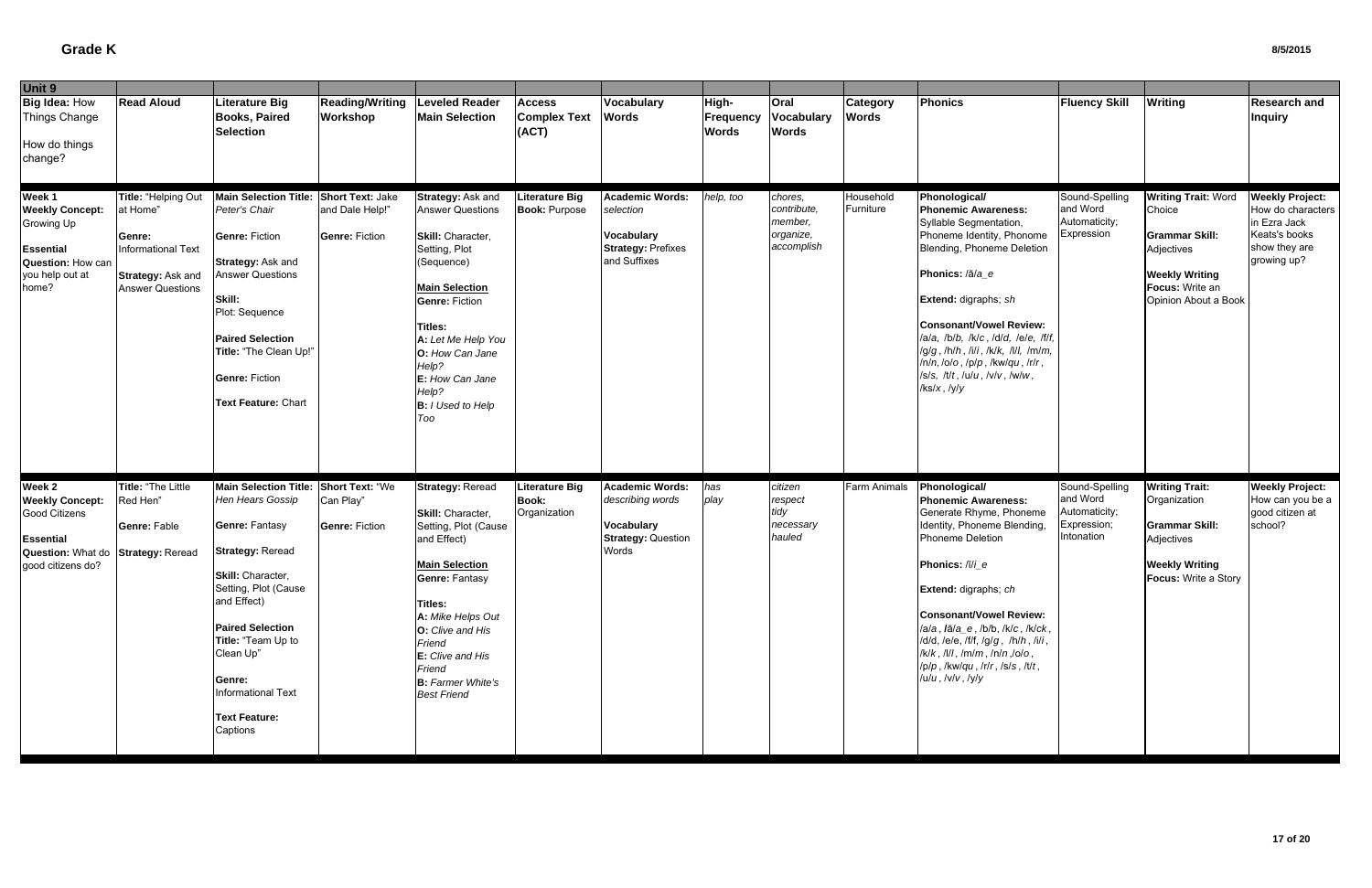| Week 3                             | Title: "Spider | Main Selection Title: Short Text: "Nature Strategy: Reread |                    |                           | <b>Literature Big</b> | <b>Academic Words:</b>   | where, look | natural    | <b>Foods Made</b> | Phonological/                                                             | Sound-Spelling     | <b>Writing Trait:</b> | <b>Weekly Project:</b> |
|------------------------------------|----------------|------------------------------------------------------------|--------------------|---------------------------|-----------------------|--------------------------|-------------|------------|-------------------|---------------------------------------------------------------------------|--------------------|-----------------------|------------------------|
| <b>Weekly Concept:</b>             | Woman Teaches  | <b>Bread Comes to Life</b>                                 | Artists"           |                           | <b>Book: Specific</b> | directions               |             | resources, | from Grain        | <b>Phonemic Awareness:</b>                                                | and Word           | Organization          | What are our           |
| Our Natural                        | the Navajo"    |                                                            |                    | <b>Skill: Connections</b> | Vocabulary            |                          |             | create,    |                   | Count and Blend Syllables,                                                | Automaticity; Rate |                       | clothes made           |
| Resources                          |                | <b>Genre: Informational</b>                                | Genre:             | <b>Within Text</b>        |                       | Vocabulary               |             | designs,   |                   | Phoneme Identity, Phoneme                                                 |                    | <b>Grammar Skill:</b> | from?                  |
|                                    | Genre: Tale    | <b>IText</b>                                               | Informational Text | (Sequence)                |                       | <b>Strategy: Context</b> |             | weave,     |                   | Blending, Phoneme                                                         |                    | Adjectives            |                        |
| <b>Essential</b>                   |                |                                                            |                    |                           |                       | <b>Clues</b>             |             | knowledge  |                   | Substitution                                                              |                    |                       |                        |
| Question: How can Strategy: Reread |                | <b>Strategy: Reread</b>                                    |                    | <b>Main Selection</b>     |                       |                          |             |            |                   |                                                                           |                    | <b>Weekly Writing</b> |                        |
| things in nature be                |                |                                                            |                    | Genre: Informational      |                       |                          |             |            |                   | Phonics: $\sqrt{O/O}$ e, o                                                |                    | <b>Focus:</b> Write a |                        |
| used to make new                   |                | <b>Skill:</b> Connections                                  |                    | Text                      |                       |                          |             |            |                   |                                                                           |                    | Recipe                |                        |
| things?                            |                | <b>Within Text</b>                                         |                    |                           |                       |                          |             |            |                   | <b>Consonant/Vowel Review:</b>                                            |                    |                       |                        |
|                                    |                | (Sequence)                                                 |                    | <b>Titles:</b>            |                       |                          |             |            |                   | $ a/a, \overline{a}/a_e, \overline{b}/b, \overline{b}/c, \overline{d}/d,$ |                    |                       |                        |
|                                    |                |                                                            |                    | A: Look Where It Is       |                       |                          |             |            |                   | $ e/e, f/f, fg/g, h/h, Iili, Iili_e,$                                     |                    |                       |                        |
|                                    |                | <b>Paired Selection</b>                                    |                    | From                      |                       |                          |             |            |                   | $ I_j $ j, /k/k, /l/l, /m/m, /n/n, /o/o,                                  |                    |                       |                        |
|                                    |                | Title: "Nature Artists"                                    |                    | <b>O:</b> What's for      |                       |                          |             |            |                   | $/p/p$ , /kw/qu, /r/r, /s/s, /t/t,                                        |                    |                       |                        |
|                                    |                |                                                            |                    | <b>Breakfast?</b>         |                       |                          |             |            |                   | /u/ <i>u</i> , /v/ <i>v</i> , /y/ <i>y</i>                                |                    |                       |                        |
|                                    |                | Genre:                                                     |                    | E: What's for             |                       |                          |             |            |                   |                                                                           |                    |                       |                        |
|                                    |                | Informational Text                                         |                    | <b>Breakfast?</b>         |                       |                          |             |            |                   |                                                                           |                    |                       |                        |
|                                    |                |                                                            |                    | <b>B:</b> Nature at the   |                       |                          |             |            |                   |                                                                           |                    |                       |                        |
|                                    |                | <b>Text Feature:</b>                                       |                    | <b>Craft Fair</b>         |                       |                          |             |            |                   |                                                                           |                    |                       |                        |
|                                    |                | Directions                                                 |                    |                           |                       |                          |             |            |                   |                                                                           |                    |                       |                        |
|                                    |                |                                                            |                    |                           |                       |                          |             |            |                   |                                                                           |                    |                       |                        |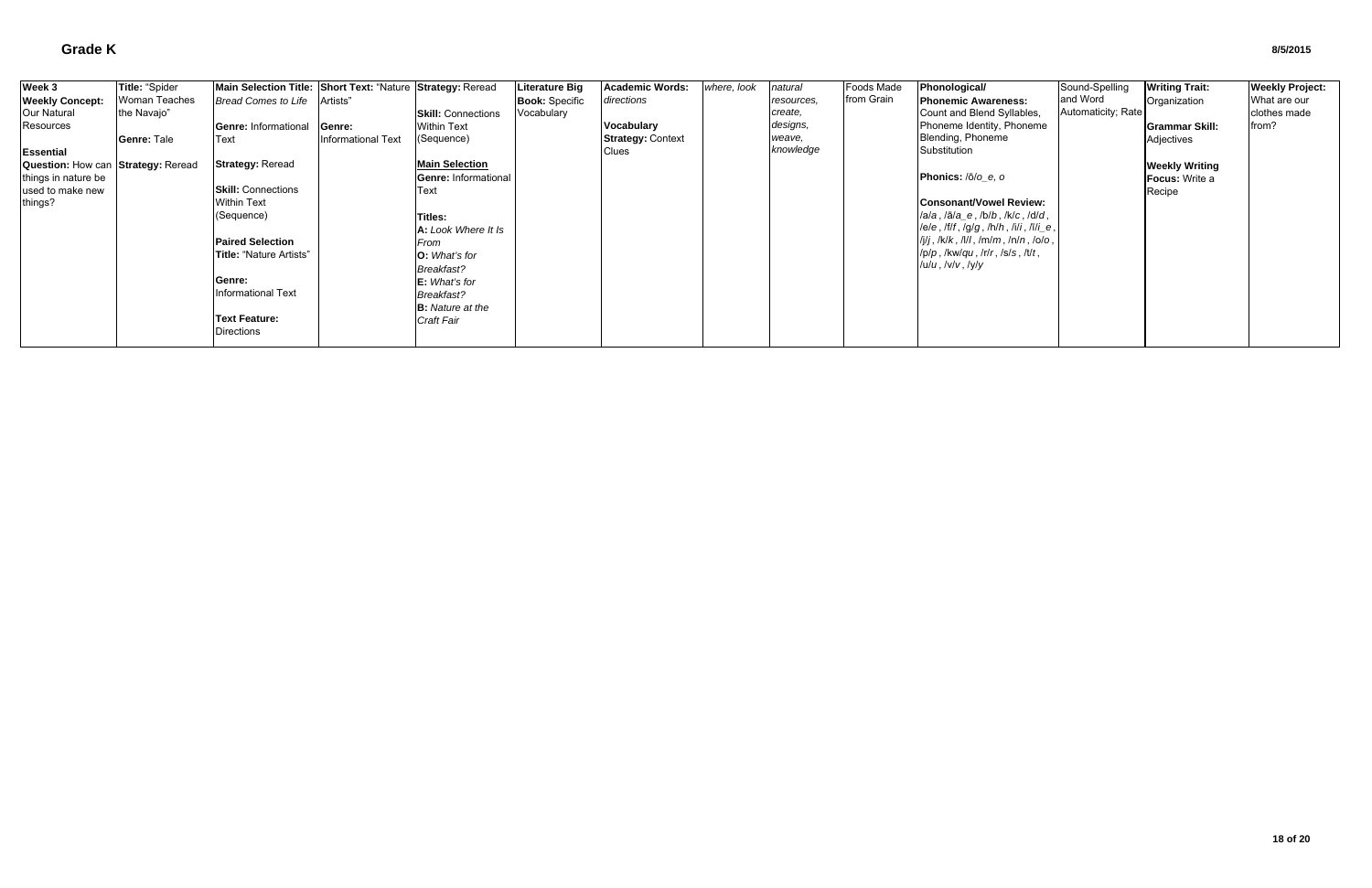| <b>Unit 10</b>                                                                                                                                   |                                                                                                                      |                                                                                                                                                                                                                                                                                                                        |                                                  |                                                                                                                                                                                                                                                                    |                                                                 |                                                                                                  |                                    |                                                     |                          |                                                                                                                                                                                                                                                                                                                                                                                                                                                                                                                    |                                                                          |                                                                                                                                             |                                                                                |
|--------------------------------------------------------------------------------------------------------------------------------------------------|----------------------------------------------------------------------------------------------------------------------|------------------------------------------------------------------------------------------------------------------------------------------------------------------------------------------------------------------------------------------------------------------------------------------------------------------------|--------------------------------------------------|--------------------------------------------------------------------------------------------------------------------------------------------------------------------------------------------------------------------------------------------------------------------|-----------------------------------------------------------------|--------------------------------------------------------------------------------------------------|------------------------------------|-----------------------------------------------------|--------------------------|--------------------------------------------------------------------------------------------------------------------------------------------------------------------------------------------------------------------------------------------------------------------------------------------------------------------------------------------------------------------------------------------------------------------------------------------------------------------------------------------------------------------|--------------------------------------------------------------------------|---------------------------------------------------------------------------------------------------------------------------------------------|--------------------------------------------------------------------------------|
| <b>Big Idea:</b><br>Thinking Outside<br>the Box                                                                                                  | <b>Read Aloud</b>                                                                                                    | Literature Big<br><b>Books, Paired</b><br>Selection                                                                                                                                                                                                                                                                    | <b>Reading/Writing</b><br><b>Workshop</b>        | <b>Leveled Reader</b><br><b>Main Selection</b>                                                                                                                                                                                                                     | <b>Access</b><br><b>Complex Text</b><br>(ACT)                   | Vocabulary<br><b>Words</b>                                                                       | High-<br>Frequency<br><b>Words</b> | Oral<br>Vocabulary<br><b>Words</b>                  | Category<br><b>Words</b> | Phonics                                                                                                                                                                                                                                                                                                                                                                                                                                                                                                            | <b>Fluency Skill</b>                                                     | <b>Writing</b>                                                                                                                              | <b>Research and</b><br><b>Inquiry</b>                                          |
| How can new<br>ideas help us?                                                                                                                    |                                                                                                                      |                                                                                                                                                                                                                                                                                                                        |                                                  |                                                                                                                                                                                                                                                                    |                                                                 |                                                                                                  |                                    |                                                     |                          |                                                                                                                                                                                                                                                                                                                                                                                                                                                                                                                    |                                                                          |                                                                                                                                             |                                                                                |
| Week 1<br><b>Weekly Concept:</b><br>Problem Solvers<br><b>Essential</b><br><b>Question: What</b><br>can happen when<br>we work together?         | <b>Title: "The Elves</b><br>and the<br>Shoemakers"<br><b>Genre: Tale</b><br><b>Strategy: Make</b><br>Predictions     | Main Selection Title: Short Text: "A<br>What's the Big Idea,<br>Molly?<br><b>Genre: Fantasy</b><br>Strategy: Make,<br>Confirm, and Revise<br>Predictions<br><b>Skill: Plot: Sequence</b><br><b>Paired Selection</b><br>Title: "The Variety<br>Show"<br><b>Genre: Fiction</b><br>Text Feature: Speech<br><b>Bubbles</b> | Good Time for<br>Luke!"<br><b>Genre: Fiction</b> | Strategy: Make,<br>Confirm, and Revise Book:<br>Predictions<br>Skill: Character,<br>Setting, Plot<br>(Sequence)<br><b>Main Selection</b><br><b>Genre: Fantasy</b><br>Titles:<br>A: Animal Band<br>O: We Want Honey<br>E: We Want Honey<br><b>B:</b> A Good Idea    | <b>Literature Big</b><br>Connection of<br>Ideas                 | Academic Words:<br>first<br>last<br>syllables<br>Vocabulary<br><b>Strategy: Context</b><br>Clues | good<br>who                        | decide<br>opinion<br>ragged<br>marvel<br>grateful   | Question<br>Words        | Phonological/<br><b>Phonemic Awareness:</b><br>Sentence Segmentation,<br>Phoneme Identity, Phonome<br>Blending, Phoneme<br>Substitution<br>Phonics: /ū/u_e<br><b>Consonant/Vowel Review:</b><br>/a/a, /ā/a_e, /b/b, /k/c, /k/ck,<br>$/d/d$ , $/ele$ , $/ff$ , $/g/g$ , $/h/h$ , $/ili$ ,<br>$\pi$ i_e, /j/j, /k/k, /l/l, /m/m,<br>$ln/n,$ $/olo,$ $/ō/o_e,$ $/p/p,$<br>$/kw/qu$ , $lrlr$ , $lsls$ , $lltt$ , $lulu$ ,<br>/v/v, /ks/x, /y/y, /z/z                                                                   | Sound-Spelling<br>and Word<br>Automaticity;<br>Expression;<br>Intonation | <b>Writing Trait: Word</b><br>Choice<br><b>Grammar Skill:</b><br>Pronouns<br><b>Weekly Writing</b><br>Focus: Write a Story<br>with Dialogue | <b>Weekly Project:</b><br>How can we solve<br>a problem at<br>school together? |
| Week 2<br><b>Weekly Concept:</b><br>Sort It Out<br><b>Essential</b><br>Question: In what<br>ways are things<br>alike? How are they<br>different? | Title: "The Perfect<br>Color"<br>Genre:<br><b>Informational Text</b><br>Strategy: Ask and<br><b>Answer Questions</b> | Main Selection Title: Short Text: "We<br>All Kinds of Families!<br><b>Genre: Fiction</b><br>Strategy: Ask and<br><b>Answer Questions</b><br><b>Skill:</b> Key Details<br>(Use Illustrations)<br><b>Paired Selection</b><br>Title: "Good For You"<br><b>Genre: Informational</b><br>Text<br><b>Text Feature: Labels</b> | Come on Time!"<br><b>Genre: Fiction</b>          | Strategy: Ask and<br><b>Answer Questions</b><br><b>Skill: Key Details</b><br>(Use Illustrations)<br><b>Main Selection</b><br><b>Genre: Fiction</b><br>Titles:<br>A: My Box<br>O: Let's Make a<br>Band<br>E: Let's Make a<br><b>Band</b><br><b>B:</b> Going Camping | <b>Literature Big</b><br><b>Book:</b><br>Connection of<br>Ideas | <b>Academic Words:</b><br>voice<br>Vocabulary<br><b>Strategy: Antonyms</b>                       | come<br>does                       | sort<br>similar<br>perfect<br>endless<br>experiment | Opposites                | Phonological/<br><b>Phonemic Awareness:</b><br>Onset and Rime Blending,<br>Phoneme Identity, Phonome<br>Blending, Phoneme<br>Substitution<br>Phonics: /ē/e, ee, e_e<br>Extend: digraphs; th<br>Consonant/Vowel Review:<br>/a/a, /ā/a_e, /b/b, /k/c, /k/ck,<br>$/d/d$ , $/el$ e, $/lf$ , $lg/g$ , $/h/h$ , $/il$ ,<br>$\pi$ i_e, /j/j, /k/k, /l/l, /m/m,<br>$ln/n$ , $lo$ , $lo$ , $lo$ , $lo$ , $e$ , $lp/p$ ,<br>/kw/qu, /r/r, /s/s, /t/t, /u/u,<br>$/\bar{u}/u_{-}e$ , $/\sqrt{v}$ , $/\sqrt{w}$ , $/\sqrt{z}/z$ | Sound-Spelling<br>and Word<br>Automaticity;<br>Phrasing                  | <b>Writing Trait: Voice</b><br><b>Grammar Skill:</b><br>Pronouns<br><b>Weekly Writing</b><br>Focus: Write a Thank-<br>You Note              | <b>Weekly Project:</b><br>How can we sort<br>classroom<br>materials?           |